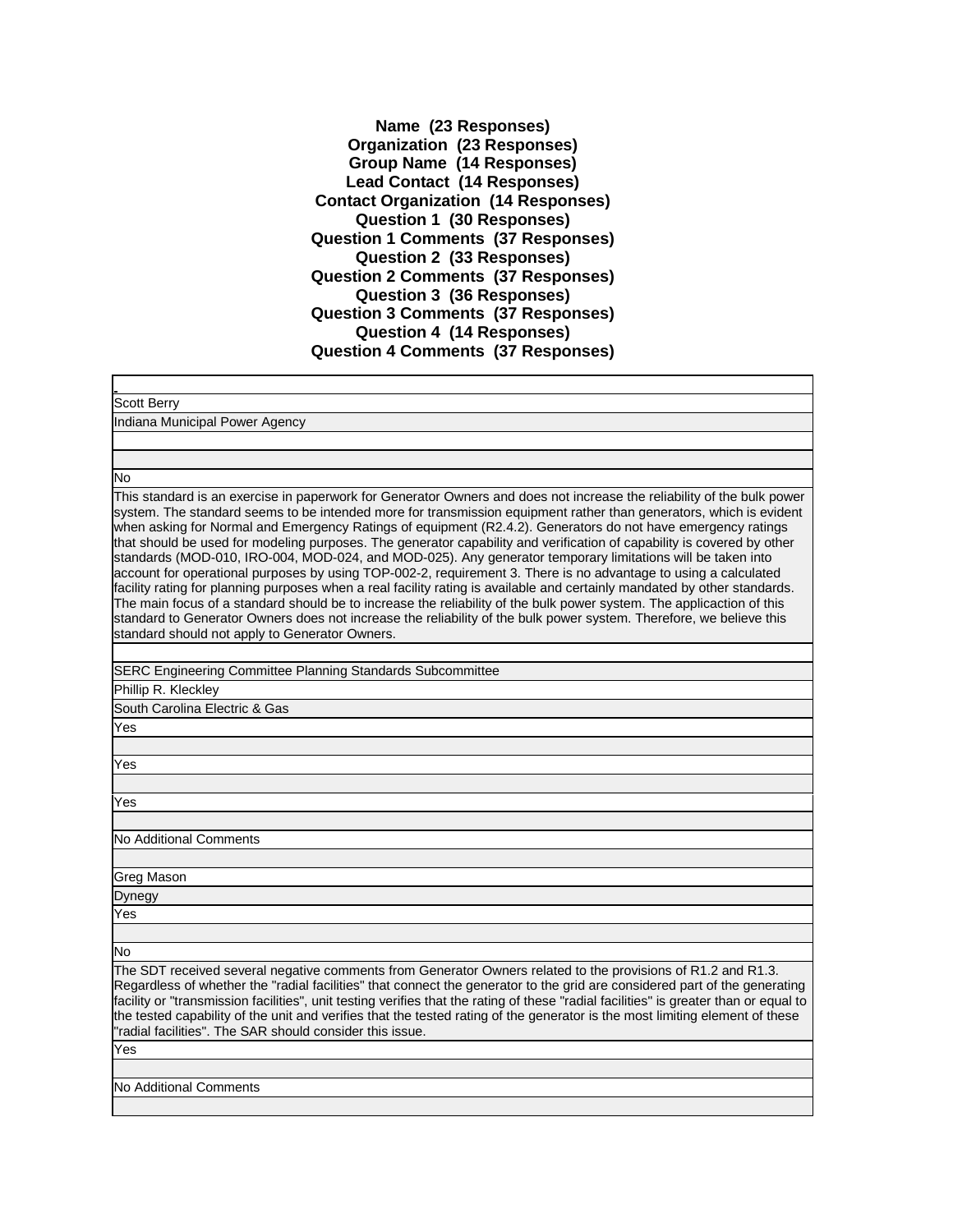| PacifiCorp     |  |
|----------------|--|
| Sandra Shaffer |  |
| PacifiCorp     |  |
|                |  |
| Yes            |  |

No

NERC Standards MOD-024 and MOD-025 require verification of the real and reactive output capabilities of generating units. This verification is a determination of the Facility Rating. FAC-008-2 R1 requires the Generator Owner to have a methodology to determine the Facility Rating of its generating units and R5 requires the Generator Owner to perform the determination. Xcel Energy considers this a duplication of the requirements contained in MOD-024 and MOD-025. Another concern is the acceptability of the use of manufacturers' ratings and calculations in determining a Facility Rating. This would lead to a Rating that would, in most cases, be different than the Rating determined by MOD-024 and MOD-025 verification testing. Having two rating numbers can lead to confusion and would be detrimental to grid reliability. To point, one of the root causes of the widespread 1996 blackout in the WECC region was the use of manufacturers' ratings for generator reactive power to determine stability limits. This led to the development of NERC standards that have evolved into the current MOD-025. The FAC Standards Drafting Team previously justified the inclusion of Generator Owners as follows: Capability verification testing under a specific set of conditions is not the same as a Facility Rating – realizing that a generator's capability is a family of data. The approved definition for Facility Rating is: "The maximum or minimum voltage, current, frequency, or real or reactive power flow through a facility that does not violate the applicable equipment rating of any equipment comprising the facility." At best, a single verification by itself following what is required in MOD-024-1 and MOD-025-1 would be a subset of what is required in complying with FAC-008-2. FAC-008-2 covers associated transmission facilities owned by (or considered part of) the generator, as well as the peer review concepts and the requirement to provide the ratings to interested parties. Xcel Energy disagrees with this viewpoint. The equipment behind the prime mover is most often what determines the limits to the real power output of a generating facility. This is not part of the scope of the standard, so presenting a facility rating based strictly on the characteristics of the generator, transformer, buswork, and connection to a substation is of no apparent reliability value. Even the rating of planned facilities is normally based on the expected limits from the equipment behind the generator. In summary, Xcel Energy suggests that the SAR be modified to remove R1 and remove Generator Owners from R5 (except for transmission facilities that are owned by entities registered as Generator Owners but not as Transmission Owners).

ISSUE #1: Clarification on the proposed FAC-008-2 standard for transmission and substation equipment should be provided. The definition of an Equipment Rating in NERC's glossary of terms is: "The maximum and minimum voltage, current, frequency, real and reactive power flows on individual equipment under steady state, short-circuit and transient conditions, as permitted or assigned by the equipment owner." FAC-008-2 requires that all facilities must include equipment ratings in the development of a facility rating. R2.1 includes the phrase 'Ratings of the Equipment'. We'd like clarification that the standard applies only to the ampacity portion of the Equipment Rating and not the full definition as noted above. The standard seems to be setup that way, but there are some questions related to the full definition of Equipment Rating and how it applies to the standard. Our facilities have always been constructed to conform to applicable IEEE and ANSI standards at the time of installation. If this doesn't cover the intent of the standard, would you please provide an example of ratings to be included for voltage, frequency, and transient conditions for a facility? An example would assist us in determining what is required to be reported, especially about the requirement of transient condition and duration. An example of what we've done to comply with FAC-009 is also attached for your review/comments. (It doesn't include the spreadsheets that combine T-Lines and Sub ratings.) In addition, the short circuit information is kept by all utilities in a separate databases and run periodically to address breakers short circuit ratings. Is it the intent of this standard to add these reports to this Facility Ratings data? ISSUE #2: The applicability of the proposed revisions to FAC-008 to older facilities is left open to interpretation in the current draft. Many transmission and generation facilities have been in service for years under ratings established at the time of construction—and documentation of the basis for those ratings may no longer be available. Requiring recreation of those ratings now, if that is what the drafting team expects, could impose tremendous costs on the industry to perform the record searches and field work that would be required to document the basis for specific ratings. The original drafting team for FAC-008 considered this issue when drafting the current standard. In response to a request to add the requirement that the methodology be . . . "consistent with and based on credible and recognized standards/criteria . . . ", the drafting team responded: "The Drafting Team did not adopt the change because there are many Facilities in place with ratings that were established many years ago and it would be very costly to go back and re-establish ratings based on a set of industry standards." The current proposal requires that the methodology indentify how Equipment Rating standard(s) were used as well as how ratings provided by manufacturers were considered. For older facilities or facilities acquired from other entities, the basis for ratings may not have been well documented, or documented at all. Likewise, manufacturers ratings may no longer be available, and indeed, the manufacturer may no longer exist. These facilities have been operated for a number of years, presumably without problems. A narrow interpretation of Requirement 2.2 would force entities to collect voluminous information on facilities, at a tremendous cost. These costs (which could run into the 100's of millions—and potentially billions—of dollars industry-wide) would be borne by customers with potentially little, if any, demonstrable benefit to reliability. A clarification that this standard is not intended to require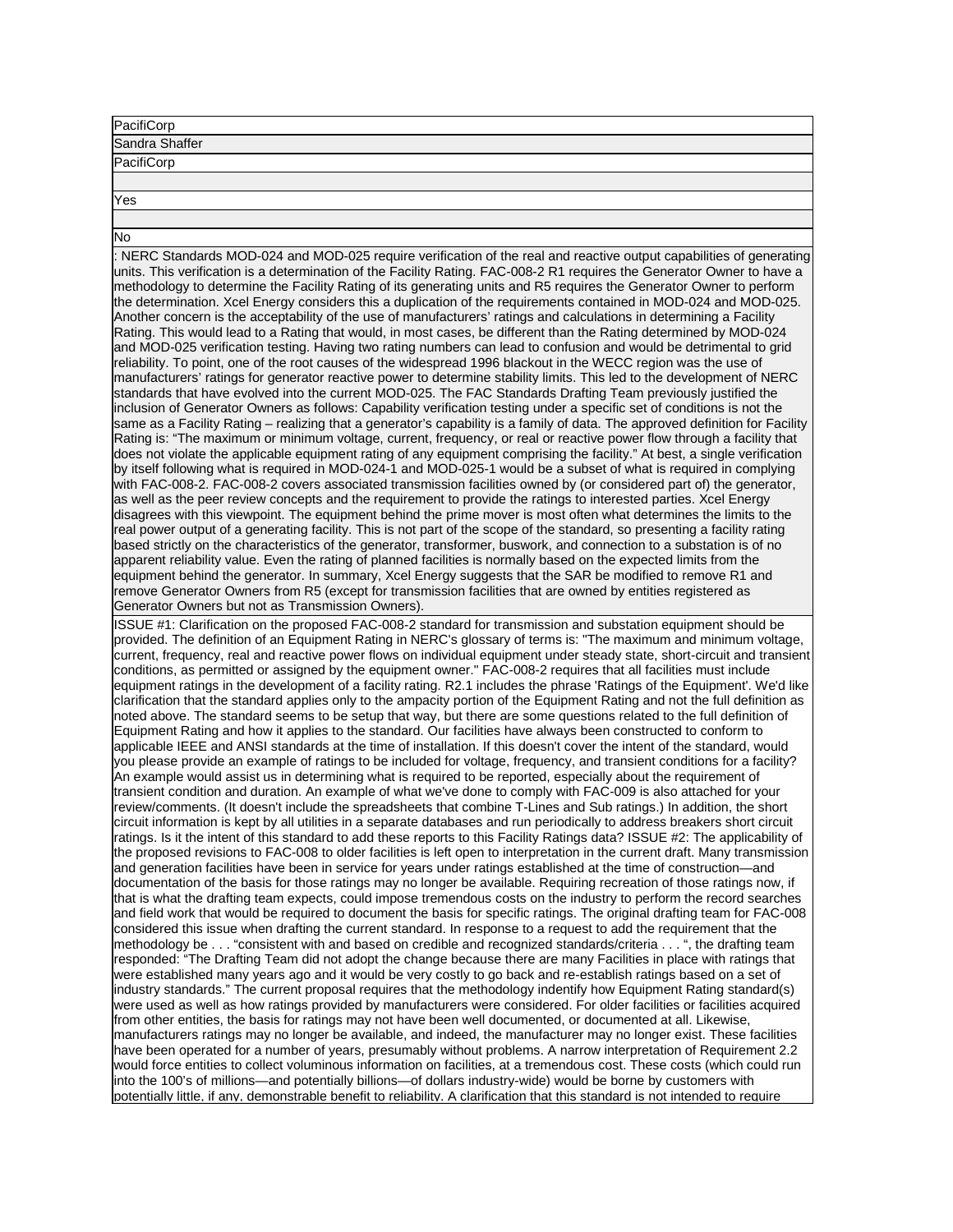entities to recreate documentation or other information needed to justify historic ratings would provide certainty and would avoid the costly and time-consuming process of recreating lost data. Example-Requirements 2.1 and 2.2 be revised as follows to clearly address this issue: R2.1. The methodology used to establish the Ratings of the Equipment that comprises the Facility shall be consistent with at least one of the following: R2.1.1. Ratings provided by equipment manufacturers or obtained from equipment manufacturer specifications such as nameplate rating. R2.1.2. One or more industry standards developed through an open process such as Institute of Electrical and Electronics Engineers (IEEE) or International Council on Large Electric Systems (CIGRE). R2.1.3. A practice that has been verified by testing or engineering analysis R2.1.4. In the case of Equipment placed in service prior to the effective date of this requirement, readily available records or data or operational experience. R2.2. The underlying assumptions, design criteria, and methods used to determine the Equipment Ratings identified in R2.1 including identification of how each of the following were considered: R2.2.1. Equipment Rating standard(s) used in development of this methodology. R2.2.2. Ratings provided by equipment manufacturers or obtained from equipment manufacturer specifications, if readily available. R2.2.3. Ambient conditions (for particular or average conditions or as they vary in real-time). If the intent of this requirement is to force entities to collect this information, then an extended implementation plan should be developed that will allow industry participants sufficient time to gather the required data before the revisions take effect. Greg Rowland

Duke Energy

Yes

Yes

Yes

No Additional Comments

APS - Technical Projects Engineering Douglas Selin Arizona Public Service Co.

Yes

## No

1.)The scope of Requirement R1 is overly broad and vague. A statement similar to R2.4.1 that narrows the scope down to specific pieces of equipment is needed for the generator data. Requirement R1 Specifies that the generator owner shall document the methodology determining the Facility Ratings of its generating unit facilities. However, it does not cite what specific generating unit facilities it is talking about (the generator? The exciter? The governor? The various fans, pumps, motors and auxiliaries that are all part of generating unit facilities?) Also, it is unclear exactly what ratings are being addressed (voltage, current, MW, MVAR, temperature, vibration)? There are so many breakers, transformers, motors, switches, etc in a generating facility that it would be impossible to document every single rating and how that rating was developed unless the scope of the ratings referred to in R1 is very focused. 2.) R1.1 indicates that the facility rating methodology should specify how it uses commissioning data in its methodology. Again, this is too vague unless specific identification of what equipment and what commissioning data is being addressed is included. There are so many systems that get commissioned in the generating plant that a vague requirement is impossible to comply with. 3.)It is not clear in the wording of FAC-008-2 exactly what type of rating is to be documented. Different entities use different ratings and those ratings don't necessarily agree because they are used for different purposes. Comments from our generation management discuss a generator rating reported on FERC Form 1 which is not necessarily the generator owner's nameplate rating on the generator. Unless the exact type of rating for the generator is defined by the Standard (FAC-008-2), the generator owners are left to choose what ever type of rating to use and the results are not consistent. One rating might be used to ensure that you never exceed equipment capability, while another rating might be used by someone else to define what the generator is normally capable of producing and those two ratings may be very different. 4.) Rule R1.2 includes performance history in the rating methodology but it can be shown that full load tests in the winter and/or summer corrected to standard conditions will give different results and will be different from the FERC Form 1 reported rating for the generator. This goes back to point #3 above that the generator portion is too vague. 5.) Inclusion of rules R1.3, R1.4, and R1.5 can also lead to different ratings depending on what the specific rating that is being desired. Is the intended rating actual demonstrated generator capability, theoretical generator capability, a rating that shouldn't be exceeded, exactly what?

## No

1) With regard to R1.1 – The value of using commissioning data for older units is not understood. Actual operating performance today has no correlation with the commissioning data for a unit that is 20 – 50 years old. Commissioning data is primarily used to prove OEM guarantee of rated output at certain contract conditions and test results do not necessarily correspond to the generator owner's rating.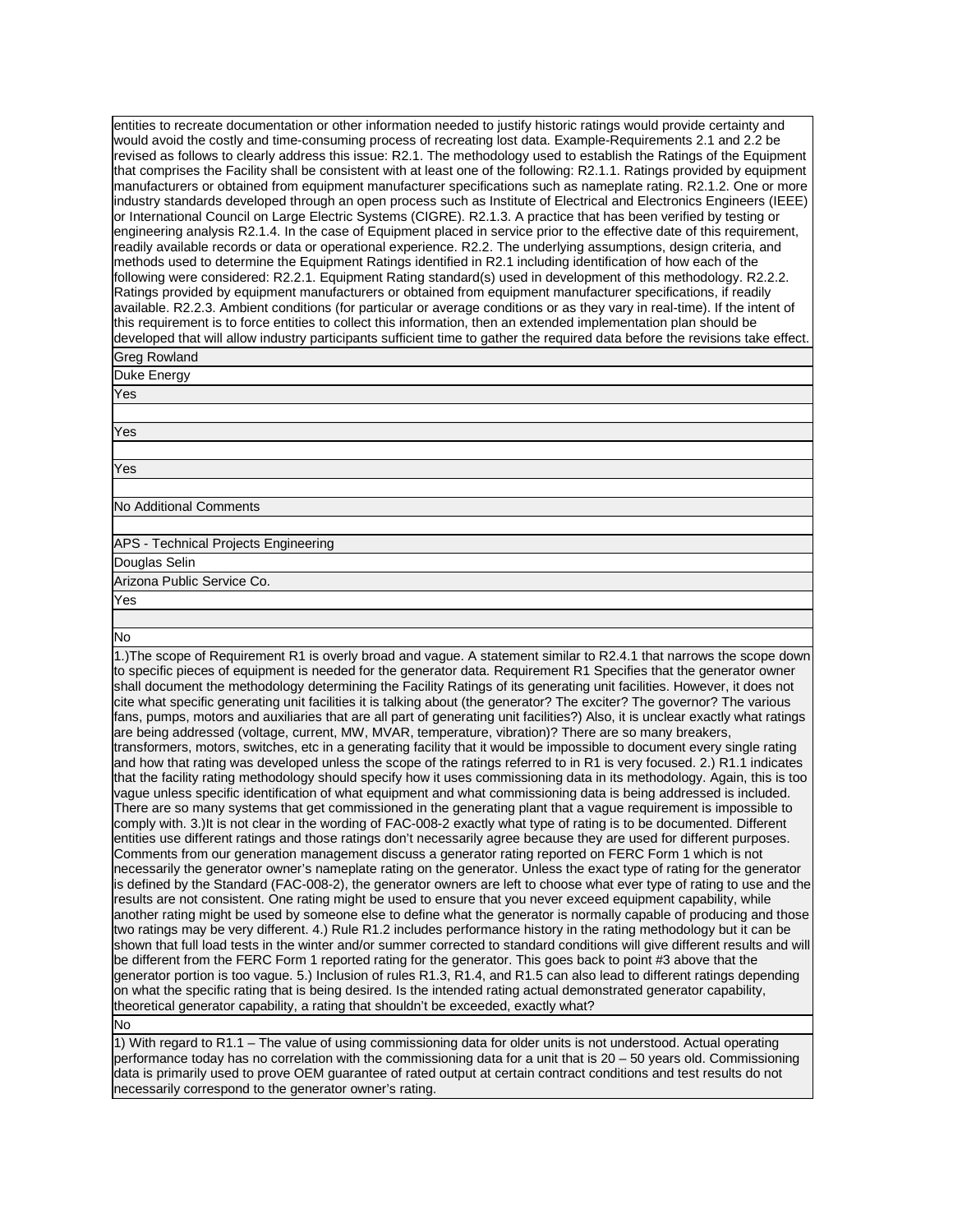With regard to R1.2 – Performance history will most likely give different values from engineering analysis or rating verification. Unless the specific desired rating is defined, many different interpretations of the rating can be made (FERC Form 1, net demonstrated seasonal capability, maximum unit capability, etc).

Russell A. Noble Cowlitz County PUD

Yes

Yes

Yes

No Additional Comments

Alan Gale

City of Tallahassee (TAL)

Yes

Yes

Yes

No Additional Comments

Mark Kuras

PJM

Yes

No

A full reconsideration of all aspects of the standard should be encouraged. We agree with the reproposal of the Standard with R7 removed because R7 has no reliability benefit.

Yes

Requirement R1 should be removed because similar requirements to determine a generator's real and reactive capability by verification exist in MOD-024 and MOD-025. Additionally MOD-010 requires submittal of generating unit capability to the Regional Council for modeling purposes.

Jianmei Chai

Consumers Energy Company

Many generation facilities have been in service for years under ratings established at the time of construction—and documentation of the basis for those ratings may no longer be available as required by R1. For older facilities or facilities acquired from other entities, the basis for ratings may not have been well documented, or documented at all. Likewise, manufacturers ratings may no longer be available, and indeed, the manufacturer may no longer exist. R1.4 - Further discussion/clarification of "Ambient conditions" needs to be contained in the Standard.

David Kiguel

Hydro One Networks Inc.

No

We believe that VRFs and VSLs are an integral part of a Standard and should be developed, commented and ballotted with it. The SAR should have included these.

No

Please see response to question 1.

Yes

In the current version of the standard and in the proposed draft, Requirements R3 and R4 obligate TOs to subject their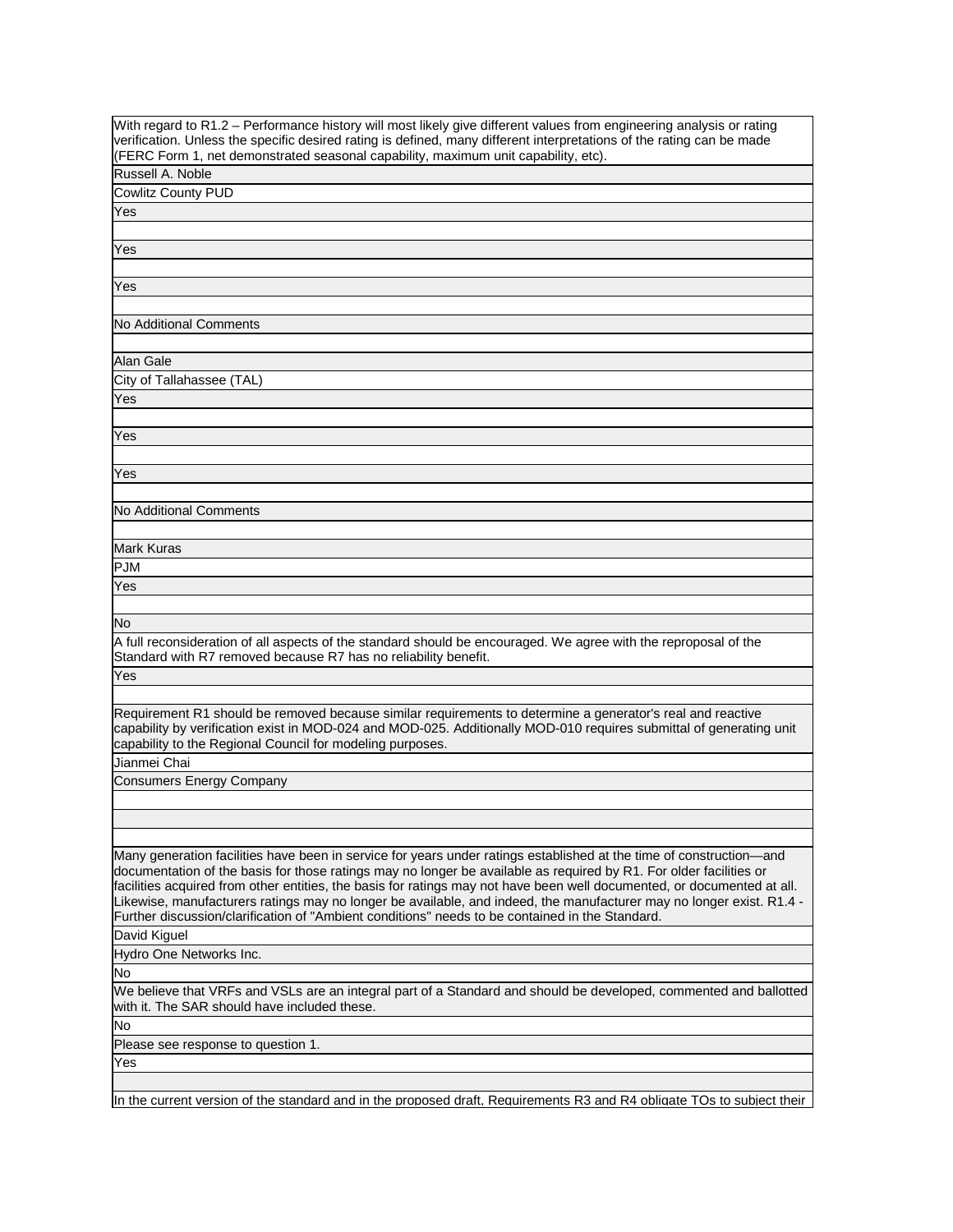rating calculation methodologies to inspection and review by their RC, TOP, TP or PC. While we agree that TOs could share this material, we do not consider that a technical review and obligation to respond to comments should take place. Ratings are the sole prerogative of the asset owners and the decision on how to manage the life cycle of their assets and how they are going to be operated cannot be taken away from them. The overriding principle is that asset owners must have the final say on the ratings of the equipment they own. In response to this very comment submitted in the past, the SDT has stated that the intent of the requirement is to subject the methodology to a "peer review." Our view is that if it is a peer review, such requirement does not belong in the standard.

Reliant Energy Inc and Gila River Power

Thomas J. Bradish

Reliant Energy Inc.

No

We appreciate the efforts of the drafting in stripping the questionable Requirement 7 from the revised Standard and posting for a new round of comments and re-ballot. We are disappointed however that the drafting team did not take this re-posting opportunity to correct the remaining fatal flaw in the Standard which is the inclusion of Generator Owner as an applicable entity. The flaw begins with the disconnect between the reliability of the Bulk Electric System and the stated Purpose of the standard which is, "To ensure that Facility Ratings used in the reliable planning and operation of the Bulk Electric System (BES) are determined based on technically sound principles. A Facility Rating is essential for the determination of System Operating Limits." The flaw is transferring a rating methodology used for predominately static networked components of a transmission system and inappropriately applying the same basic methodology to generating facilities. The reliability of the BES is dependent upon the ability of generating facilities to delivery power to the system which is not equated to the electrical ratings of the components that make up the facility. A Facility Rating for a Generator that is derived from "ratings provided by equipment manufacturers" is not appropriate to use in the operation of the bulk electric system, and to do so presents a risk to the system. For operation of the bulk electric system, it will necessitate that a calculated Facility Rating for a generator would include any degradation to facility systems that would limit the output of the facility. However, such degradations tend to be maintenance related and transitory in nature in that they will be corrected. What is the usefulness of facility rating if it is based on a transitory limitation, especially for planning purposes? Such transitory limitations will be made known for operational purposes as mandated by TOP-002-2 Requirement 3. A calculated facility rating for generators should never be used for operational purposes as the real capability and not the calculated capability should be considered. There are other standards that mandate the reporting of generator capability. They are MOD-010 and IRO-004. A calculated facility rating for generators is not useful for planning purposes. One would assume that periodic applications of a calculated facility rating would account for long term or non-transitory changes to the capability of the facility. However, the units actual output at varying ambient conditions is captured in the TOP's energy management system (EMS). If the long term limitation is re-mediated then it would show up in the units actual output in the EMS. It will also be reported in real time to satisfy the requirements in IRO-004. These sources of facility rating would be more precise than a calculated rating. As these changes to capability are accounted for and reported, changes to planning models would logically follow. There is no benefit to using a calculated facility rating for planning purposes when a real facility rating is available and indeed mandated by other Standards. FAC-008-2 also references ambient conditions as a factor in facility rating methodology. Ambient conditions are inherently accounted for in capability tests and manufacturer ratings are certainly available to condition capability upon conditions like ambient temperature and humidity. This data is certainly available but it is a sheet or two from a vendor manual and not a facility rating methodology. FAC-008-2 is technically sound and essential for the planning and operation of the networked connection of static components transmission equipment but the requirements are misapplied and a threat to reliability when imposed and used to calculate a generator rating. That the Standard was intended for transmission equipment rather than generators is in part illustrated by Requirement 2.4.2 The scope of Ratings addressed shall include, as a minimum, both Normal and Emergency Ratings. Generating stations may have the ability to increase their output for a limited period of time but the Generators themselves do not have emergency ratings that should be used for modeling purposes by system planners. The conclusion is a calculated facility rating for a generator, when real facility capability data is available, is useless and dangerous for operating purposes, and simply useless for planning purposes. As radial components, no one is seriously questioning the ability of the elements of the generating stations to deliver power to the BES. However, generating owners are expending significant time, effort, and resources to acquire and develop documentation to meet the requirements of Facility Ratings for stations that have multiple decades of successful operation. Try to think of one disturbance or blackout that was traced to the facility rating documentation of a generating facility as the culprit. Yet the standard applies the same violation risk factors and penalties to the radial components of a small generating facility as it does to the networked components of the transmission grid. To date, the FAC-008-1 Standard is one in which generator owners are most vulnerable for non-compliance, in spite of the considerable efforts of the generator-owning industry to make sense of a set of requirements which make little sense, and which no operating entity is actually requesting of them. The individuals showing the most interest in Facility Rating documentation are the auditors or the RROs. The reason the standard it is so often violated is not because the industry in inattentive, but it is for documentation errors of successfully operating generating facilities that in reality are imposing no threat to the reliability of the Bulk Electric System. Not only are the standard requirements flawed in their application to generator owners, but the documentation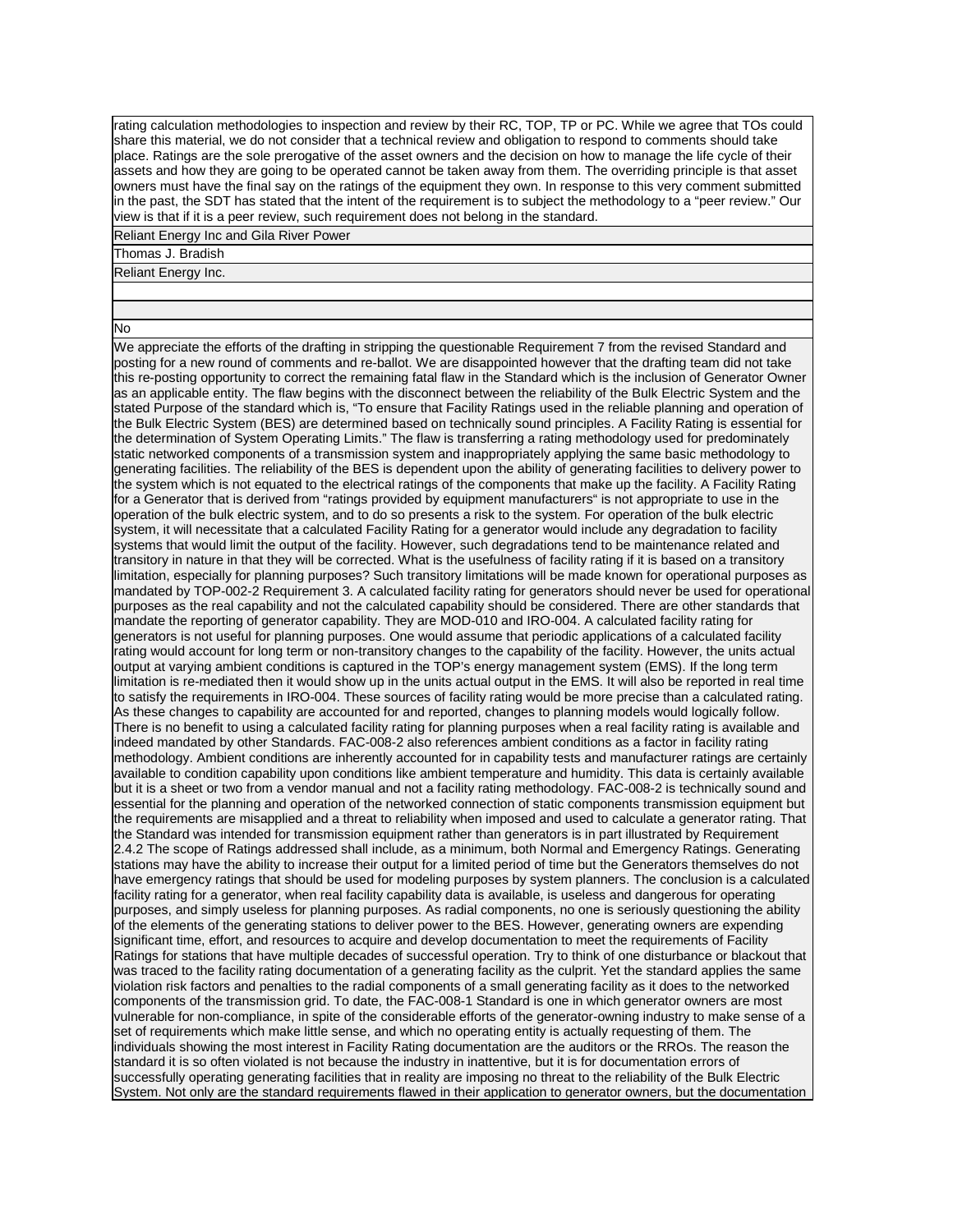burden of proof, as it is being imposed, is unwarranted. Generator Owner applicability should be stripped from FAC-008-2 and any further reliability needs pursuant to generator performance and capability should be referred to the Generator Verification Project 2007-09. (Note on another point: Does anyone comprehend where the dividing line between R1 and R2 start and stop for generator owners and do the requirements of R.2 cover all of the same elements covered by R.1. This is very confusing and ambiguous.)

No Additional Comments

Yes

| Southern Company          |
|---------------------------|
| Jim Busbin                |
| Southern Company Services |
| Yes                       |
|                           |
| Yes                       |
|                           |
| Yes                       |
|                           |
| No Additional Comments    |
|                           |
| Kris Manchur              |
| Manitoba Hydro            |
| Yes                       |
|                           |
| Yes                       |
|                           |
|                           |

Manitoba Hydro does not agree with the Violation Risk Factors assigned to requiremnents R1 and R2. The requirement that the Transmission and Generator Owner each have a documented methodology for determining Facility Ratings should not be assigned a Medium VRF. Manitoba Hydro currently has a methodology that is used to determine Facility Ratings. If Manitoba Hydro does not clearly document this methodology, system reliability will not be negatively affected, as long as the appropriate ratings have been provided to the operators. Manitoba Hydro does not believe that lack of documentation or incomplete documentation rates a VSL of Severe, but would agree that a severe violation is warranted if limits are not provided. Therefore, there should not be any case of a Severe VSL associated with R1, R2, R3 or R4. A Severe Violation Severity Level should be limited to situations where rating data is not provided (ie. a violation of R6). The critical issue is that planners and operators of the electric system have rating data. How does the failure to make a Facility Ratings Methodology document available for inspection (a violation of R3) jeopardize the reliability of the system? The applicability of the proposed revisions to FAC-008 to older facilities is left open to interpretation in the current draft. Many transmission and generation facilities have been in service for years under ratings established at the time of construction—and documentation of the basis for those ratings may no longer be available. Requiring recreation of those ratings now, if that is what the drafting team expects, could impose tremendous costs on the industry to perform the record searches and field work that would be required to document the basis for specific ratings. The current proposal requires that the methodology indentify how Equipment Rating standard(s) were used as well as how ratings provided by manufacturers were considered. For older facilities or facilities acquired from other entities, the basis for ratings may not have been well documented, or documented at all. Likewise, manufacturers ratings may no longer be available, and indeed, the manufacturer may no longer exist. These facilities have been operated for a number of years, presumably without problems. A narrow interpretation of Requirement 2.2 would force entities to collect voluminous information on facilities, at a tremendous cost. These costs would be borne by customers with potentially little, if any, demonstrable benefit to reliability. A clarification that this standard is not intended to require entities to recreate documentation or other information needed to justify historic ratings would provide certainty and would avoid the costly and time-consuming process of recreating lost data. Manitoba Hydro recommends that Requirements 2.1 and 2.2 be revised as follows to clearly address this issue: R2.1. The methodology used to establish the Ratings of the Equipment that comprises the Facility shall be consistent with at least one of the following: R2.1.1. Ratings provided by equipment manufacturers or obtained from equipment manufacturer specifications such as nameplate rating. R2.1.2. One or more industry standards developed through an open process such as Institute of Electrical and Electronics Engineers (IEEE) or IEC. R2.1.3. A practice that has been verified by testing or engineering analysis R2.1.4. Available records, data or operational experience for Equipment placed in-service prior to the effective date that does not have a methodology consistent with R2.1.1, R2.2 or R2.1.3. R2.2. The underlying assumptions, design criteria, and methods used to determine the Equipment Ratings identified in R2.1 including identification of how each of the following were considered: R2.2.1. Equipment Rating standard(s) used in development of this methodology. R2.2.2. Ratings provided by equipment manufacturers or obtained from equipment manufacturer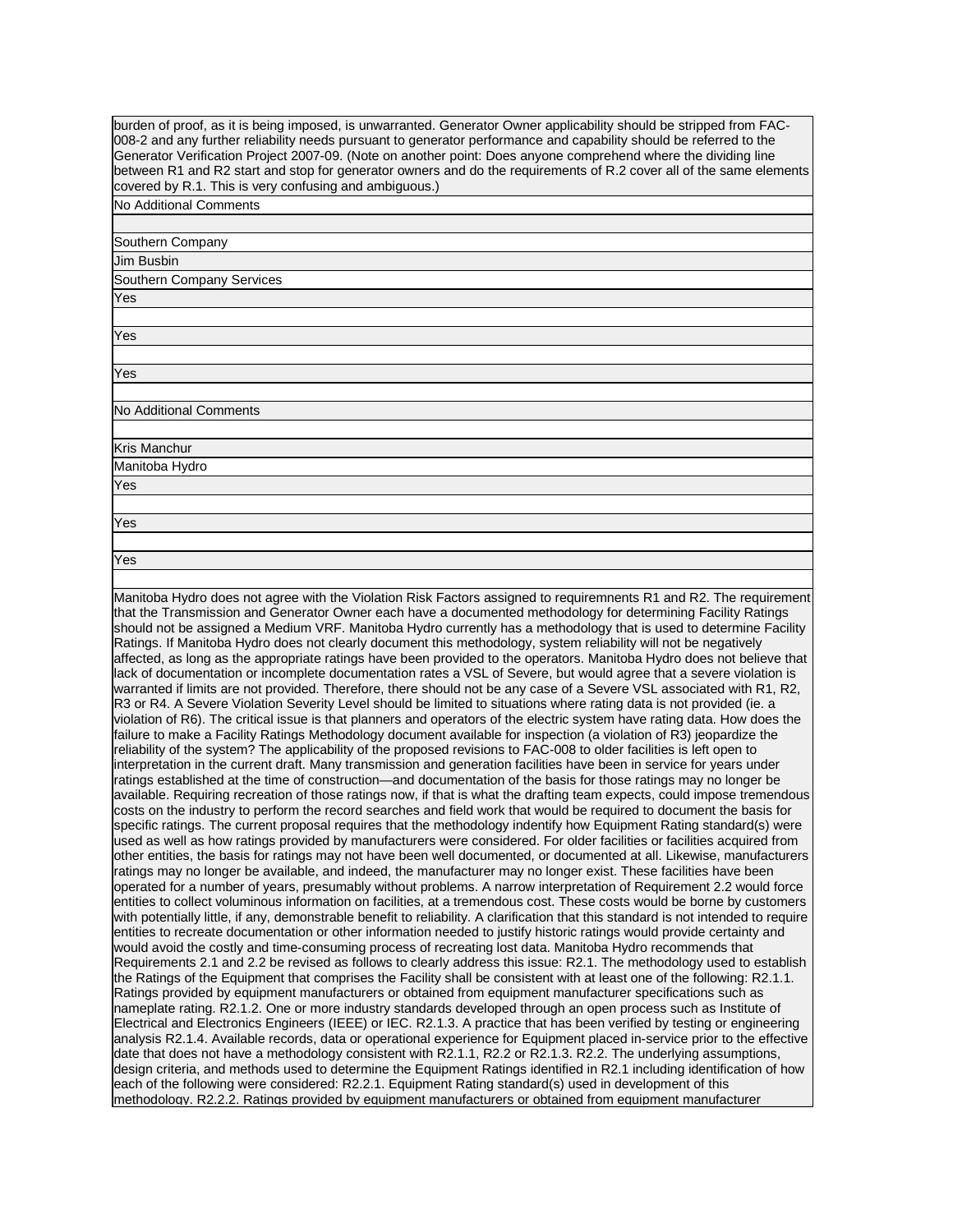| specifications, if available. R2.2.3. Ambient conditions (for particular or average conditions or as they vary in real-time).                                                                                                                                                                                                                                                                                                                                                                                                                                                                                                                                                                                                                                                                                                                                                                                                                                                                                                                                                                                                                                                                                                                                                                                         |
|-----------------------------------------------------------------------------------------------------------------------------------------------------------------------------------------------------------------------------------------------------------------------------------------------------------------------------------------------------------------------------------------------------------------------------------------------------------------------------------------------------------------------------------------------------------------------------------------------------------------------------------------------------------------------------------------------------------------------------------------------------------------------------------------------------------------------------------------------------------------------------------------------------------------------------------------------------------------------------------------------------------------------------------------------------------------------------------------------------------------------------------------------------------------------------------------------------------------------------------------------------------------------------------------------------------------------|
| <b>Steve Myers</b>                                                                                                                                                                                                                                                                                                                                                                                                                                                                                                                                                                                                                                                                                                                                                                                                                                                                                                                                                                                                                                                                                                                                                                                                                                                                                                    |
| <b>ERCOT ISO</b>                                                                                                                                                                                                                                                                                                                                                                                                                                                                                                                                                                                                                                                                                                                                                                                                                                                                                                                                                                                                                                                                                                                                                                                                                                                                                                      |
| Yes                                                                                                                                                                                                                                                                                                                                                                                                                                                                                                                                                                                                                                                                                                                                                                                                                                                                                                                                                                                                                                                                                                                                                                                                                                                                                                                   |
|                                                                                                                                                                                                                                                                                                                                                                                                                                                                                                                                                                                                                                                                                                                                                                                                                                                                                                                                                                                                                                                                                                                                                                                                                                                                                                                       |
| Yes                                                                                                                                                                                                                                                                                                                                                                                                                                                                                                                                                                                                                                                                                                                                                                                                                                                                                                                                                                                                                                                                                                                                                                                                                                                                                                                   |
|                                                                                                                                                                                                                                                                                                                                                                                                                                                                                                                                                                                                                                                                                                                                                                                                                                                                                                                                                                                                                                                                                                                                                                                                                                                                                                                       |
| Yes                                                                                                                                                                                                                                                                                                                                                                                                                                                                                                                                                                                                                                                                                                                                                                                                                                                                                                                                                                                                                                                                                                                                                                                                                                                                                                                   |
|                                                                                                                                                                                                                                                                                                                                                                                                                                                                                                                                                                                                                                                                                                                                                                                                                                                                                                                                                                                                                                                                                                                                                                                                                                                                                                                       |
| No Additional Comments                                                                                                                                                                                                                                                                                                                                                                                                                                                                                                                                                                                                                                                                                                                                                                                                                                                                                                                                                                                                                                                                                                                                                                                                                                                                                                |
|                                                                                                                                                                                                                                                                                                                                                                                                                                                                                                                                                                                                                                                                                                                                                                                                                                                                                                                                                                                                                                                                                                                                                                                                                                                                                                                       |
| Dominion Resources Inc.                                                                                                                                                                                                                                                                                                                                                                                                                                                                                                                                                                                                                                                                                                                                                                                                                                                                                                                                                                                                                                                                                                                                                                                                                                                                                               |
| Jalal Babik                                                                                                                                                                                                                                                                                                                                                                                                                                                                                                                                                                                                                                                                                                                                                                                                                                                                                                                                                                                                                                                                                                                                                                                                                                                                                                           |
| Dominion Resources Inc.                                                                                                                                                                                                                                                                                                                                                                                                                                                                                                                                                                                                                                                                                                                                                                                                                                                                                                                                                                                                                                                                                                                                                                                                                                                                                               |
| Yes                                                                                                                                                                                                                                                                                                                                                                                                                                                                                                                                                                                                                                                                                                                                                                                                                                                                                                                                                                                                                                                                                                                                                                                                                                                                                                                   |
|                                                                                                                                                                                                                                                                                                                                                                                                                                                                                                                                                                                                                                                                                                                                                                                                                                                                                                                                                                                                                                                                                                                                                                                                                                                                                                                       |
| Yes                                                                                                                                                                                                                                                                                                                                                                                                                                                                                                                                                                                                                                                                                                                                                                                                                                                                                                                                                                                                                                                                                                                                                                                                                                                                                                                   |
|                                                                                                                                                                                                                                                                                                                                                                                                                                                                                                                                                                                                                                                                                                                                                                                                                                                                                                                                                                                                                                                                                                                                                                                                                                                                                                                       |
| Yes                                                                                                                                                                                                                                                                                                                                                                                                                                                                                                                                                                                                                                                                                                                                                                                                                                                                                                                                                                                                                                                                                                                                                                                                                                                                                                                   |
|                                                                                                                                                                                                                                                                                                                                                                                                                                                                                                                                                                                                                                                                                                                                                                                                                                                                                                                                                                                                                                                                                                                                                                                                                                                                                                                       |
| No Additional Comments                                                                                                                                                                                                                                                                                                                                                                                                                                                                                                                                                                                                                                                                                                                                                                                                                                                                                                                                                                                                                                                                                                                                                                                                                                                                                                |
|                                                                                                                                                                                                                                                                                                                                                                                                                                                                                                                                                                                                                                                                                                                                                                                                                                                                                                                                                                                                                                                                                                                                                                                                                                                                                                                       |
| FirstEnergy                                                                                                                                                                                                                                                                                                                                                                                                                                                                                                                                                                                                                                                                                                                                                                                                                                                                                                                                                                                                                                                                                                                                                                                                                                                                                                           |
| Sam Ciccone                                                                                                                                                                                                                                                                                                                                                                                                                                                                                                                                                                                                                                                                                                                                                                                                                                                                                                                                                                                                                                                                                                                                                                                                                                                                                                           |
| FirstEnergy Corp.                                                                                                                                                                                                                                                                                                                                                                                                                                                                                                                                                                                                                                                                                                                                                                                                                                                                                                                                                                                                                                                                                                                                                                                                                                                                                                     |
| Yes                                                                                                                                                                                                                                                                                                                                                                                                                                                                                                                                                                                                                                                                                                                                                                                                                                                                                                                                                                                                                                                                                                                                                                                                                                                                                                                   |
|                                                                                                                                                                                                                                                                                                                                                                                                                                                                                                                                                                                                                                                                                                                                                                                                                                                                                                                                                                                                                                                                                                                                                                                                                                                                                                                       |
| Yes                                                                                                                                                                                                                                                                                                                                                                                                                                                                                                                                                                                                                                                                                                                                                                                                                                                                                                                                                                                                                                                                                                                                                                                                                                                                                                                   |
|                                                                                                                                                                                                                                                                                                                                                                                                                                                                                                                                                                                                                                                                                                                                                                                                                                                                                                                                                                                                                                                                                                                                                                                                                                                                                                                       |
| Yes                                                                                                                                                                                                                                                                                                                                                                                                                                                                                                                                                                                                                                                                                                                                                                                                                                                                                                                                                                                                                                                                                                                                                                                                                                                                                                                   |
|                                                                                                                                                                                                                                                                                                                                                                                                                                                                                                                                                                                                                                                                                                                                                                                                                                                                                                                                                                                                                                                                                                                                                                                                                                                                                                                       |
| FirstEnergy appreciates the efforts of the drafting team in developing this SAR as a result of industry objections to<br>Requirement R7. We recognize that this requirement was included at the direction of FERC Order 693, but believe that<br>this requirement did not add a reliability benefit. Without this requirement in the standard, the reliability goal as stated in<br>the purpose statement, "To ensure that Facility Ratings used in the reliable planning and operation of the Bulk Electric<br>System (BES) are determined based on technically sound principles. A Facility Rating is essential for the determination<br>of System Operating Limits.", is still maintained. When explaining the technical substantiation to FERC that this<br>requirement does not add a reliability benefit and is outside the scope of the reliability standards arena, the SDT may<br>offer that determination of the next most limiting equipment rating would be more efficiently and appropriately<br>addressed in the transmission tariff and RTO market processes. The opinion of the drafting team and stakeholders is<br>vitally important in the standards development process, and we applaud NERC staff and the Standards Committee for<br>respecting these opinions and moving forward with this SAR. |
| Public Service Enterprise Group                                                                                                                                                                                                                                                                                                                                                                                                                                                                                                                                                                                                                                                                                                                                                                                                                                                                                                                                                                                                                                                                                                                                                                                                                                                                                       |
| Jeffrey P. Mueller                                                                                                                                                                                                                                                                                                                                                                                                                                                                                                                                                                                                                                                                                                                                                                                                                                                                                                                                                                                                                                                                                                                                                                                                                                                                                                    |
| Public Service Electric and Gas Company                                                                                                                                                                                                                                                                                                                                                                                                                                                                                                                                                                                                                                                                                                                                                                                                                                                                                                                                                                                                                                                                                                                                                                                                                                                                               |
| No                                                                                                                                                                                                                                                                                                                                                                                                                                                                                                                                                                                                                                                                                                                                                                                                                                                                                                                                                                                                                                                                                                                                                                                                                                                                                                                    |
| The SAR should specify deleting generators from this standard. Please see comments to Question 3, below.                                                                                                                                                                                                                                                                                                                                                                                                                                                                                                                                                                                                                                                                                                                                                                                                                                                                                                                                                                                                                                                                                                                                                                                                              |
| No                                                                                                                                                                                                                                                                                                                                                                                                                                                                                                                                                                                                                                                                                                                                                                                                                                                                                                                                                                                                                                                                                                                                                                                                                                                                                                                    |
| The SAR (and Standard) should not apply to Generator Owners. Facility rating methodologies and listings of limiting<br>components do not make sense for generators from an ensuring reliability standpoint. The capability of a generator<br>determined through testing and/or generation data derived from actual operation is what accurately determines a<br>generator's rating, and what both markets and system operators depend upon. The Public Service Enterprise Group<br>companies wish to call NERC's attention to the many cogent and compelling points contained in the comments filed by<br>the Electric Power Supply Association (EPSA) in this matter. EPSA correctly points out that generators should not be                                                                                                                                                                                                                                                                                                                                                                                                                                                                                                                                                                                        |
| subiect to FAC-008-2 as it is presently drafted and proposed for change in the SAR. For example, EPSA states that a                                                                                                                                                                                                                                                                                                                                                                                                                                                                                                                                                                                                                                                                                                                                                                                                                                                                                                                                                                                                                                                                                                                                                                                                   |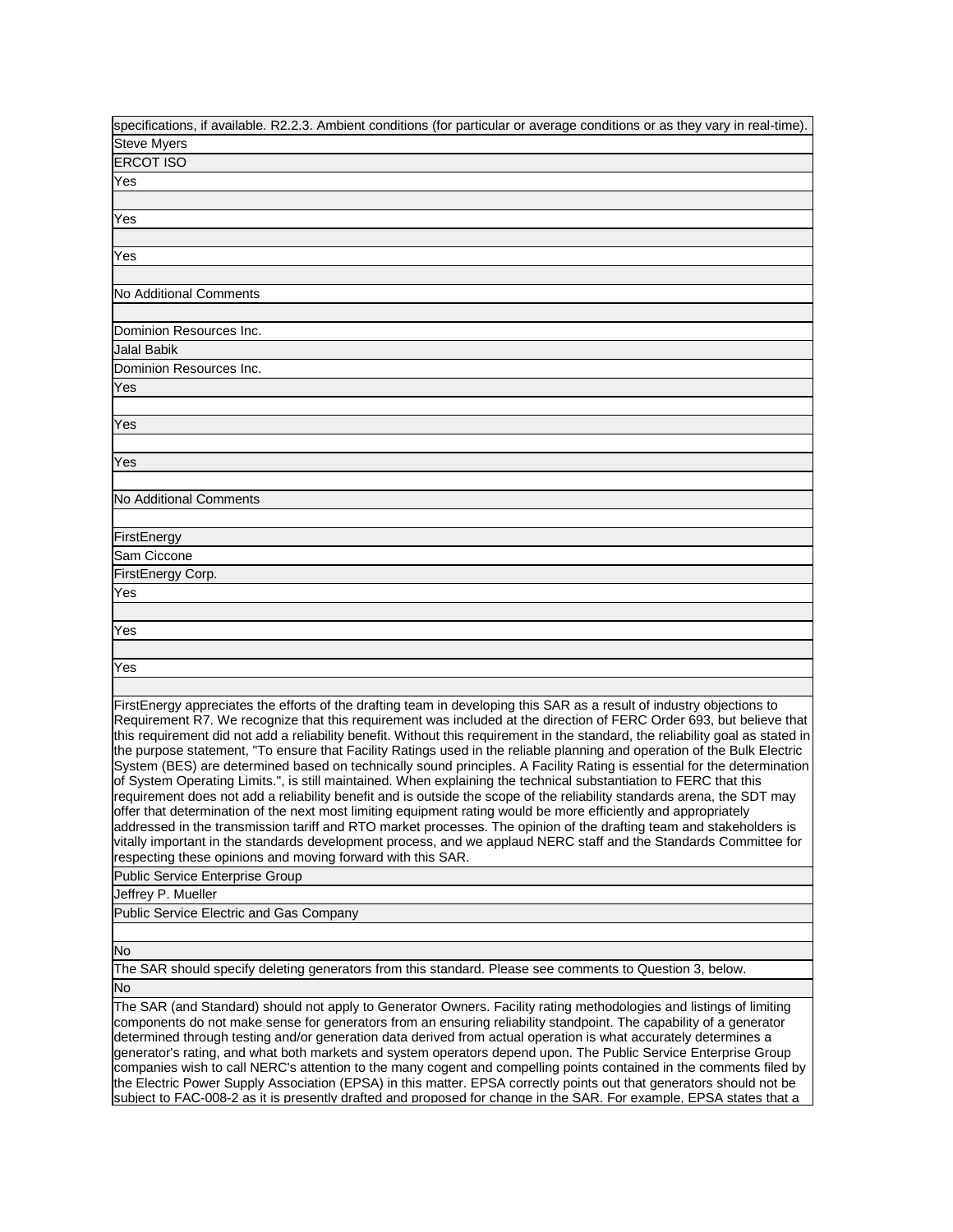generator rating derived from manufacturer's equipment rating is not appropriate for use in the operation of the bulk electric system, and indeed presents a risk to the reliability of the BES as the correct rating of a generator can only be obtained by testing and/or actual operating experience. Even for planning purposes, FAC-008-2 is technically sound only for networked connection of static components of transmission equipment, and not for generators. Finally EPSA's conclusion that use of a calculated facility rating for a generator, where real facility capability data is available, is useless and dangerous for operating purposes, and simply useless for planning purposes is absolutely spot on. No Additional Comments

Electric Power Supply Association

Jack Cashin

Electric Power Supply Association

Yes

No

We have questions regarding the applicability of the standard for generators. Please see response to question 3. No

EPSA feels that the reliability objectives of Draft Standard FAC-008-2 are achieved even if Generators Owners or operators are not required to comply with the standard. The purpose of the standard is: "To ensure that Facility Ratings used in the reliable planning and operation of the Bulk Electric System (BES) are determined based on technically sound principles. A Facility Rating is essential for the determination of System Operating Limits." System operators through the Energy Management System (EMS) have the needed information for operational purposes to operate the system in a reliable manner. Moreover, for operational purposes numerous other standards require that Generators provide updated capabilities for their units which would reflect ambient temperatures, upgrades or temporary degradations of any elements of the generator circuit, etc. Consequently, system operators and owners have an abundance of information at the ready to maintain reliability. The questions that need to be answered to determine if the applicability and purpose of the standard is being met are: 1. Are the values contemplated by the Standard's Facilities Rating Methodology needed above and beyond the current EMS system information to materially preserve reliability in the operating time frame; and, 2. Does the documentation of a Facilities Rating Methodology ensure reliability through the planning process and is the process under FAC-008 superior to that contained within existing standards MOD-024-1 and MOD-025-1? If it can be shown that reliability is bolstered in a material way making the answers of the two questions above an unequivocal, yes, and FAC-008-2 is necessary for Generator Owners to comply with, then EPSA suggests an alternative approach for moving forward with this standard. Previously EPSA members have experienced problems when standards have been developed for Transmission Owners or Operators but end up including Generator Owners or Operators. This was recognized at the recent NERC Board of Trustees meeting when the formation of a Task Force was approved to resolve generator and transmission facility interface issues. The formation of the Task Force demonstrates a need to better understand the physical, informational and ownership distinctions that exist at the generation and transmission interface. A standard FAC-008-1 is already identified as a standard that the task force will need to look at. In this Facilities Rating Standard R1.2 is particularly illustrative by calling for, among other things, an identification of the methodology by which an emergency rating for a generator is developed. Particularly for planning purposes (which is part of the purpose of this standard) such a rating would not exist. EPSA asserts that the most appropriate means to go forward with the Facility Ratings is to create separate standards for Generator Owner/Operators and Transmission Owner/Operators. In that way, the language of each standard can be appropriately targeted to deal with the facilities in question. We expect that the Generation and Transmission Interface Task Force can consider this issue and that the Facilities Ratings project should await the recommendations of the task force. If it is not possible for this project team to await the outcome of the Task Force, we would propose that the following should be considered as an alternative. In developing FAC-008-2, the Standard Drafting Team has gone some way to addressing the concerns raised above. In Requirement 1 (R1) which is applicable to generators only, the draft standard calls for Generator Owners to have a Facilities Rating Methodology for its generating unit that meets certain criteria. For R2, both Generator Owners and Transmission Owners are required to have a Facilities Rating Methodology. Under that requirement, R2.4 includes the previously mentioned emergency rating, but then excludes the generator. What is still lacking in the case of a Generator Owner however, is an appropriate clarification of the boundary between facilities included in R1 and those remaining to be covered by R2. In our opinion it is not just the generator itself that needs to develop its Facilities Rating Methodology differently, but all of the equipment on the generator side of the switchyard. We would agree that the equipment contained within the switchyard is analogous to equipment that might elsewhere be owned by Transmission Owners and can be treated, for the purposes of this standard, in a manner analogous to the treatment afforded Transmission Owners. Finally, if NERC does continue to include an obligation on generators in FAC-008-2, MOD-024-1 and MOD-025-1 should be reviewed to ensure that overlaps are eliminated.

No Additional Comments

James H. Sorrels, Jr.

American Electric Power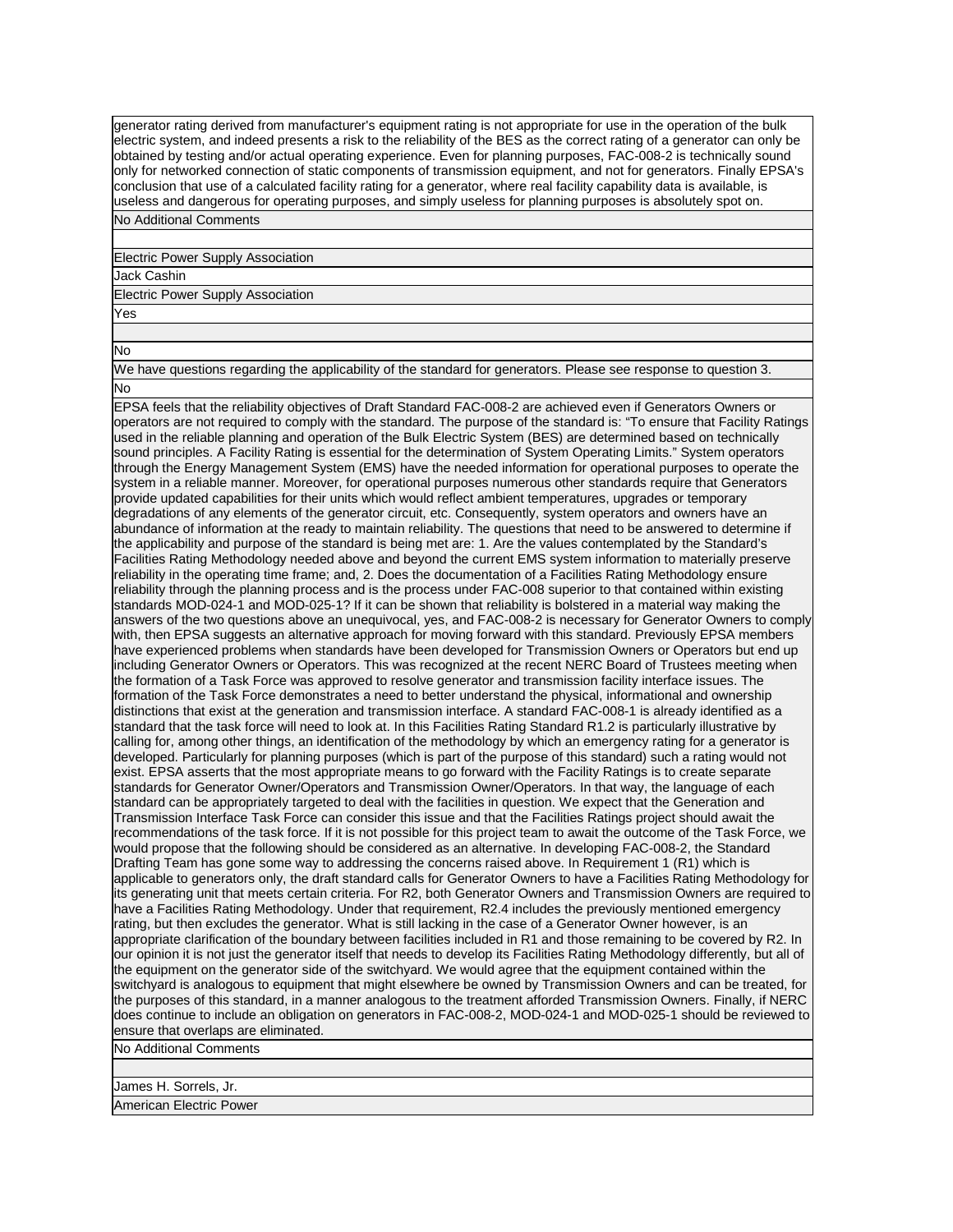Yes

## No

The limited scope of the SAR does not take advantage of the opportunity for continuous improvement. There are areas in the standard where additional clarity is necessary and the standard could also be more explicit as to applicability of requirements.

Yes

AEP has identified a few areas for the SDT to consider as the team reviews the scope and content of the current draft standard. Other stakeholders will likely have issues as well that warrant expanding the scope of the SAR. For example, we believe that it should be the responsibility of the owner to provide ratings. In the case where generators own facilities that could be considered transmission facilities, the generator should be able to defer to the 'host' transmission owner to determine ratings for transmission equipment owned by the associated generator (provided the 'host' transmission owner agrees). This arrangement could be addressed administratively by letter of understanding. Also, there seems to have been an omission by not including performance history in part of R2, as performance history is included in R1. The ratings documentation for some older facilities may not be available and there may also not be an effective manner in which to obtain such documentation. However, performance history may well provide the necessary support for the existing ratings.

Kirit Shah Ameren

Yes

Yes

Yes

As responded to questions above, we agree with the scope and applicability of the SAR and do not see any issues in meeting the requirements. However, we believe that SDT's response up front to the following two questions would provide further clarification, consistency and possibly would avoid future interpretation requests: 1) R1 requires to "consider" five sub-requirements, R1.1 through R1.5. What does "consider" mean? For example, assuming that data/information is available for R1.2 through R1.5, but the commissioning data is not available for a 50+ years old generator. Would a statement to that effect be adequate to meet "consideration" criteria for R1.1? If not, could you provide any guidance for such cases? 2) Since R1 and R2 both apply to generating facilities, (a) How far "out" from the generator should the R1 requirements apply? Specifically, do the iso-phase bus duct, GSU transformer, GSU disconnect switches, synchronizing breaker, any other facility up to the interconnection point belong in (i) R1, (ii) R2 , (iii) some of them belong in R1 and some of them in R2 , or (iv) does not matter as long as they are covered either in R1 and R2? (b) Do the R2 requirements "start" where the R1 requirements "end"? Can you please provide guidance and/or examples to ensure that GO continues to meet R1 and R2 requirements on a consistent basis

Catherine Koch

Puget Sound Energy

Yes

Yes

Yes

PSE requests clarity of R6 as it relates to the words "as scheduled by such requesting entities" and the added time horizon of Same-day Operations and Real time Operations. Same-day Operations would imply that an entity needs to provide facility ratings within a required timeframe of a day and Real Time Operations would imply that an entity needs to provide facility rating within one hour or less to preserve the reliability of the bulk electric system. We recognize that the words were in the previous version, but find the addition of the time horizon to create confusion and question. Dale Fredrickson

Wisconsin Electric Power Company dba We Energies

Yes

Yes

No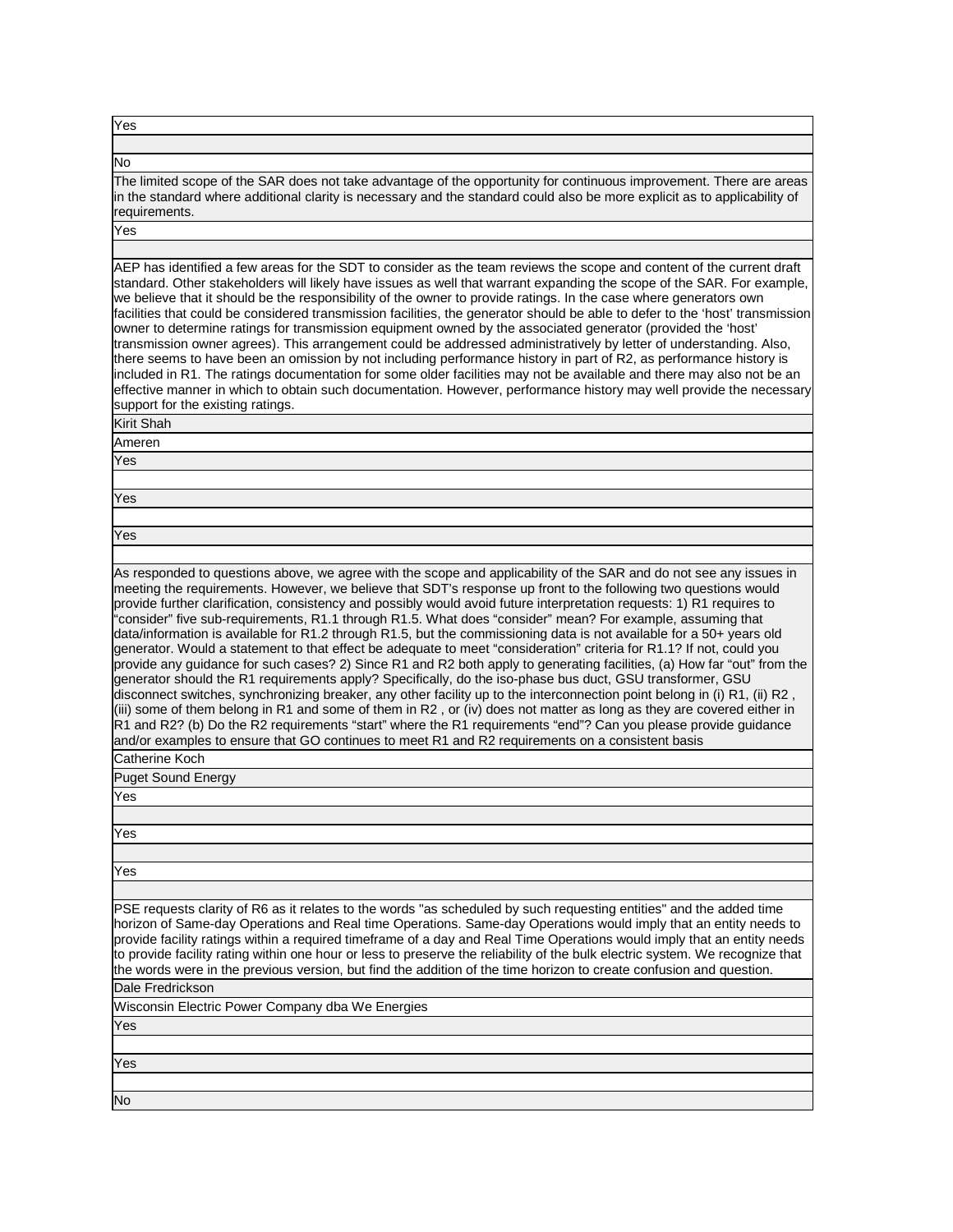There are no explicit requirements given to allow the Generator Owner to determine which generating facilities are subject to the proposed standard. Does it apply to generators above 20 MVA single and 75 MVA aggregate connected to the BES ?

1. Section B, R1: Generating Unit Facilities: the Violation Risk Factor is listed as MEDIUM. We maintain the VSL should be revised to LOWER to reflect the fact that generators are radial elements which do not have the potential to limit area power flows like transmission lines do. 2. Section D, Compliance, 2. Violation Severity Levels: Similar to the comments for R1 above, the Violation Severity Levels for R1.1 through R1.5 should be lower than shown in the draft. The maximum level for generating facilities should be changed from SEVERE to MODERATE to adequately distinguish between a radial generator and a network transmission line.

Allegheny Energy Supply Company, LLC

Robert Loy

Allegheny Energy

Yes

Yes

Yes

We believe that "Generator Owner" should be removed from the applicability of this reliability standard. Including generation facilities in this standard does not increase the reliability of the bulk electric system. Requiring generator owners to comply with FAC-008-02 will only expose the generators to additional compliance burden without any reliability benefit. FAC-008-2 is technically sound and essential for the planning and operation of the networked connection of static components transmission equipment. However, a calculated facility rating for generators should never be used for operational or planning purposes, as the real capability and not the calculated capability should be considered. The following standards mandate the reporting of generator capability: FAC 001 – Facility Connection Requirements FAC 002 – Coordination of Plans for New Facilities MOD 011 – Steady-state Data Requirements and Reporting Procedures MOD 024 – Verification of Generator Gross and Net Real Power Capability MOD 025 - Verification of Generator Gross and Net Reactive Power Capability TOP 002 – Normal Operations Planning The verification of the key generator ratings (real and reactive) as required by Standards MOD-024 & MOD-025 is by far more relevant to BES reliability than documenting the generating facility ratings methodology. FAC 008-02 should not duplicate the above mentioned or any other applicable standards. Multiple standards should not exist in parallel to accomplish what would ultimately be the same end result.

Alice Murdock

Xcel Energy

## No

Xcel Energy suggests that the SAR be modified to remove R1 and remove Generator Owners from R5 (except for transmission facilities that are owned by entities registered as Generator Owners but not as Transmission Owners). See details in our response to question 3.

No

NERC Standards MOD-024 and MOD-025 require verification of the real and reactive output capabilities of generating units.\* This verification is a determination of the Facility Rating. FAC-008-2 R1 requires the Generator Owner to have a methodology to determine the Facility Rating of its generating units and R5 requires the Generator Owner to perform the determination. Xcel Energy considers this a duplication of the requirements contained in MOD-024 and MOD-025. Another concern is the acceptability of the use of manufacturers' ratings and calculations in determining a Facility Rating. This would lead to a Rating that would, in most cases, be different than the Rating determined by MOD-024 and MOD-025 verification testing. Having two rating numbers can lead to confusion and would be detrimental to grid reliability. To point, one of the root causes of the widespread 1996 blackout in the WECC region was the use of manufacturers' ratings for generator reactive power to determine stability limits. This led to the development of NERC standards that have evolved into the current MOD-025. The FAC Standards Drafting Team previously justified the inclusion of Generator Owners as follows: Capability verification testing under a specific set of conditions is not the same as a Facility Rating – realizing that a generator's capability is a family of data. The approved definition for Facility Rating is: "The maximum or minimum voltage, current, frequency, or real or reactive power flow through a facility that does not violate the applicable equipment rating of any equipment comprising the facility." At best, a single verification by itself following what is required in MOD-024-1 and MOD-025-1 would be a subset of what is required in complying with FAC-008-2. FAC-008-2 covers associated transmission facilities owned by (or considered part of) the generator, as well as the peer review concepts and the requirement to provide the ratings to interested parties. Xcel Energy disagrees with this viewpoint. The equipment behind the prime mover is most often what determines the limits to the real power output of a generating facility. This is not part of the scope of the standard, so presenting a facility rating based strictly on the characteristics of the generator, transformer, buswork, and connection to a substation is of no apparent reliability value. Even the rating of planned facilities is normally based on the expected limits from the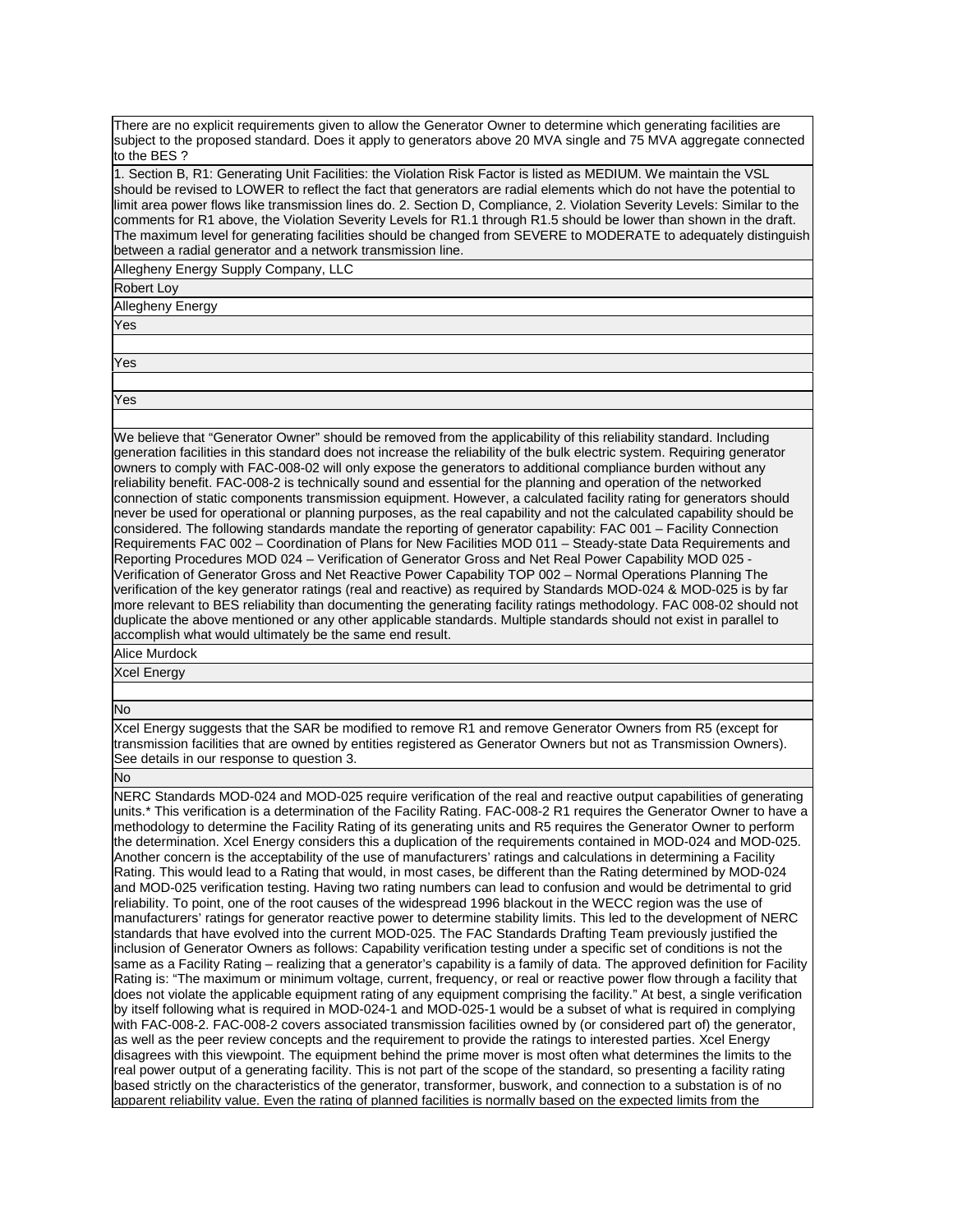equipment behind the generator. In summary, Xcel Energy suggests that the SAR be modified to remove R1 and remove Generator Owners from R5 (except for transmission facilities that are owned by entities registered as Generator Owners but not as Transmission Owners). \*Additionally, we recognize that FERC has not approved MOD-024-1 or MOD-025-1. However, we feel strongly that developing duplicative requirements is not the correct solution. Therefore, we would recommend that either MOD-024-1 & MOD-025-1 be repealed, or FAC-008-2 needs to make accommodations for their existence.

ISSUE #1: Xcel Energy is requesting clarification on the proposed FAC-008-2 standard for transmission and substation equipment. The definition of an Equipment Rating in NERC's glossary of terms is: "The maximum and minimum voltage, current, frequency, real and reactive power flows on individual equipment under steady state, short-circuit and transient conditions, as permitted or assigned by the equipment owner." FAC-008-2 requires that all facilities must include equipment ratings in the development of a facility rating. R2.1 includes the phrase 'Ratings of the Equipment'. We'd like clarification that the standard applies only to the ampacity portion of the Equipment Rating and not the full definition as noted above. The standard seems to be setup that way, but internally we've had some questions related to the full definition of Equipment Rating and how it applies to the standard. Our facilities have always been constructed to conform to applicable IEEE and ANSI standards at the time of installation. If this doesn't cover the intent of the standard, would you please provide an example of ratings to be included for voltage, frequency, and transient conditions for a facility? An example would assist us in determining what is required to be reported, especially about the requirement of transient condition and duration. An example of what we've done to comply with FAC-009 is also attached for your review/comments. (It doesn't include the spreadsheets that combine T-Lines and Sub ratings.) In addition, the short circuit information is kept by all utilities in a separate database (CAPE, ASPEN, etc.) and ran periodically to address breakers short circuit ratings. Is it the intent of this standard to add these reports to this Facility Ratings data? ISSUE #2: The applicability of the proposed revisions to FAC-008 to older facilities is left open to interpretation in the current draft. Many transmission and generation facilities have been in service for years under ratings established at the time of construction—and documentation of the basis for those ratings may no longer be available. Requiring recreation of those ratings now, if that is what the drafting team expects, could impose tremendous costs on the industry to perform the record searches and field work that would be required to document the basis for specific ratings. The original drafting team for FAC-008 considered this issue when drafting the current standard. In response to a request to add the requirement that the methodology be . . . "consistent with and based on credible and recognized standards/criteria . . . ", the drafting team responded: "The Drafting Team did not adopt the change because there are many Facilities in place with ratings that were established many years ago and it would be very costly to go back and re-establish ratings based on a set of industry standards." The current proposal requires that the methodology indentify how Equipment Rating standard(s) were used as well as how ratings provided by manufacturers were considered. For older facilities or facilities acquired from other entities, the basis for ratings may not have been well documented, or documented at all. Likewise, manufacturers ratings may no longer be available, and indeed, the manufacturer may no longer exist. These facilities have been operated for a number of years, presumably without problems. A narrow interpretation of Requirement 2.2 would force entities to collect voluminous information on facilities, at a tremendous cost. These costs (which Xcel Energy anticipates could run into the 100's of millions—and potentially billions—of dollars industry-wide) would be borne by customers with potentially little, if any, demonstrable benefit to reliability. A clarification that this standard is not intended to require entities to recreate documentation or other information needed to justify historic ratings would provide certainty and would avoid the costly and time-consuming process of recreating lost data. Xcel Energy recommends that Requirements 2.1 and 2.2 be revised as follows to clearly address this issue: R2.1. The methodology used to establish the Ratings of the Equipment that comprises the Facility shall be consistent with at least one of the following: R2.1.1. Ratings provided by equipment manufacturers or obtained from equipment manufacturer specifications such as nameplate rating. R2.1.2. One or more industry standards developed through an open process such as Institute of Electrical and Electronics Engineers (IEEE) or International Council on Large Electric Systems (CIGRE). R2.1.3. A practice that has been verified by testing or engineering analysis R2.1.4. In the case of Equipment placed in service prior to the effective date of this requirement, readily available records or data or operational experience. R2.2. The underlying assumptions, design criteria, and methods used to determine the Equipment Ratings identified in R2.1 including identification of how each of the following were considered: R2.2.1. Equipment Rating standard(s) used in development of this methodology. R2.2.2. Ratings provided by equipment manufacturers or obtained from equipment manufacturer specifications, if readily available. R2.2.3. Ambient conditions (for particular or average conditions or as they vary in real-time). If the intent of this requirement is to force entities to collect this information, then an extended implementation plan should be developed that will allow industry participants sufficient time to gather the required data before the revisions take effect. Rick White Northeast Utilities

| $I$ Notuleast Olimues  |  |
|------------------------|--|
| Yes                    |  |
|                        |  |
| Yes                    |  |
|                        |  |
| Yes                    |  |
|                        |  |
| No Additional Comments |  |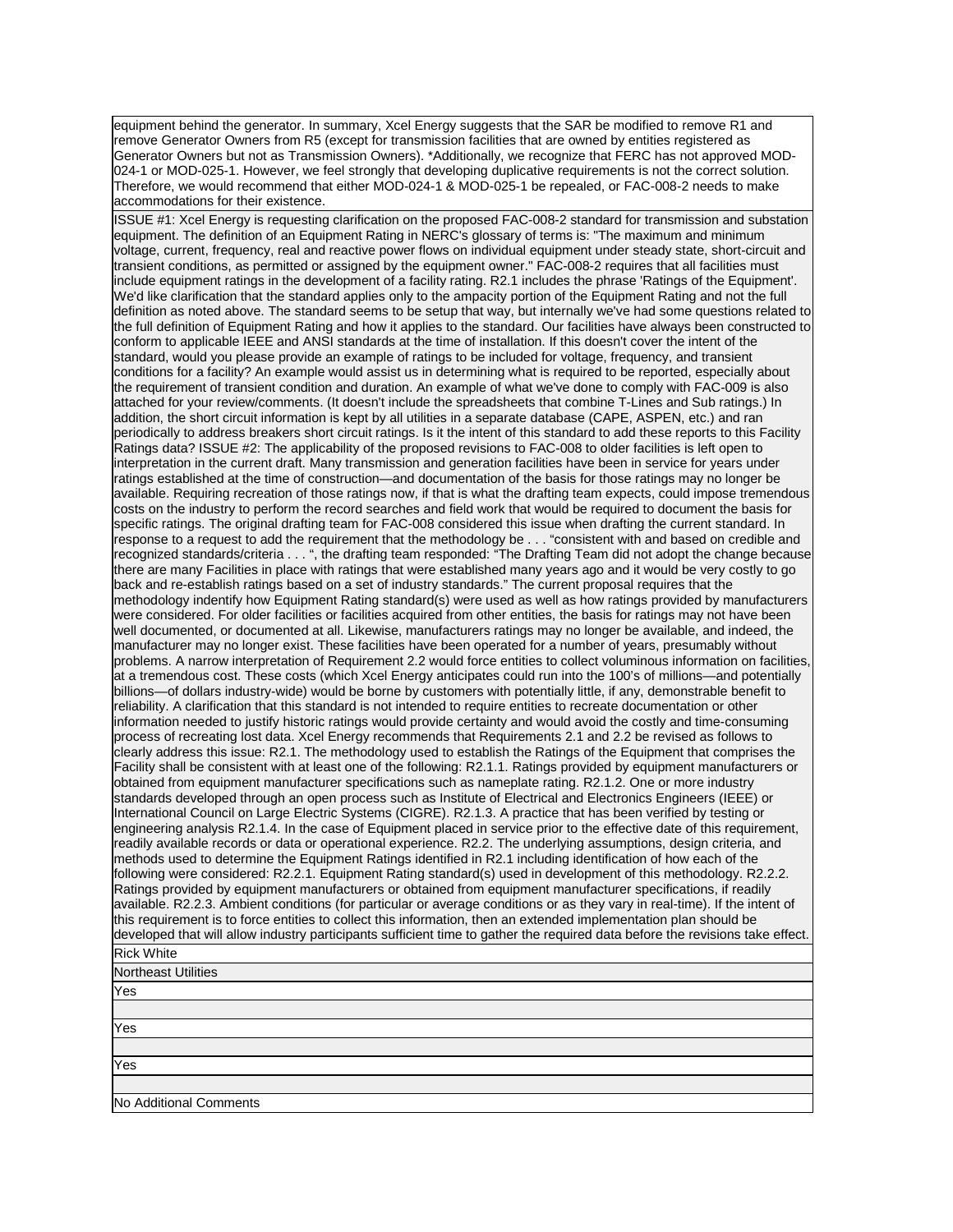| Richard Kafka                                                                                                                                                                                                                                                                                                                                                                                                                                                                                                                                                                                                                                                                                                                                                                                                                                                      |
|--------------------------------------------------------------------------------------------------------------------------------------------------------------------------------------------------------------------------------------------------------------------------------------------------------------------------------------------------------------------------------------------------------------------------------------------------------------------------------------------------------------------------------------------------------------------------------------------------------------------------------------------------------------------------------------------------------------------------------------------------------------------------------------------------------------------------------------------------------------------|
| Pepco Holdings, Inc.                                                                                                                                                                                                                                                                                                                                                                                                                                                                                                                                                                                                                                                                                                                                                                                                                                               |
| Yes                                                                                                                                                                                                                                                                                                                                                                                                                                                                                                                                                                                                                                                                                                                                                                                                                                                                |
|                                                                                                                                                                                                                                                                                                                                                                                                                                                                                                                                                                                                                                                                                                                                                                                                                                                                    |
| Yes                                                                                                                                                                                                                                                                                                                                                                                                                                                                                                                                                                                                                                                                                                                                                                                                                                                                |
| Yes                                                                                                                                                                                                                                                                                                                                                                                                                                                                                                                                                                                                                                                                                                                                                                                                                                                                |
|                                                                                                                                                                                                                                                                                                                                                                                                                                                                                                                                                                                                                                                                                                                                                                                                                                                                    |
| No Additional Comments                                                                                                                                                                                                                                                                                                                                                                                                                                                                                                                                                                                                                                                                                                                                                                                                                                             |
|                                                                                                                                                                                                                                                                                                                                                                                                                                                                                                                                                                                                                                                                                                                                                                                                                                                                    |
| Bonneville Power Administration                                                                                                                                                                                                                                                                                                                                                                                                                                                                                                                                                                                                                                                                                                                                                                                                                                    |
| Denise Koehn                                                                                                                                                                                                                                                                                                                                                                                                                                                                                                                                                                                                                                                                                                                                                                                                                                                       |
| Transmission Reliability Program                                                                                                                                                                                                                                                                                                                                                                                                                                                                                                                                                                                                                                                                                                                                                                                                                                   |
| Yes                                                                                                                                                                                                                                                                                                                                                                                                                                                                                                                                                                                                                                                                                                                                                                                                                                                                |
|                                                                                                                                                                                                                                                                                                                                                                                                                                                                                                                                                                                                                                                                                                                                                                                                                                                                    |
| Yes                                                                                                                                                                                                                                                                                                                                                                                                                                                                                                                                                                                                                                                                                                                                                                                                                                                                |
|                                                                                                                                                                                                                                                                                                                                                                                                                                                                                                                                                                                                                                                                                                                                                                                                                                                                    |
| Yes                                                                                                                                                                                                                                                                                                                                                                                                                                                                                                                                                                                                                                                                                                                                                                                                                                                                |
|                                                                                                                                                                                                                                                                                                                                                                                                                                                                                                                                                                                                                                                                                                                                                                                                                                                                    |
| BPA is in support of the SAR/standard as written.                                                                                                                                                                                                                                                                                                                                                                                                                                                                                                                                                                                                                                                                                                                                                                                                                  |
| Michael Sonnelitter                                                                                                                                                                                                                                                                                                                                                                                                                                                                                                                                                                                                                                                                                                                                                                                                                                                |
| FPL Energy                                                                                                                                                                                                                                                                                                                                                                                                                                                                                                                                                                                                                                                                                                                                                                                                                                                         |
|                                                                                                                                                                                                                                                                                                                                                                                                                                                                                                                                                                                                                                                                                                                                                                                                                                                                    |
|                                                                                                                                                                                                                                                                                                                                                                                                                                                                                                                                                                                                                                                                                                                                                                                                                                                                    |
| No                                                                                                                                                                                                                                                                                                                                                                                                                                                                                                                                                                                                                                                                                                                                                                                                                                                                 |
| It is the opinion of FPL Energy (a.k.a. NextEra Energy Resources) that the proposed standard should not be applicable<br>to the Generator Owner (GO). We base this opinion on the fact that there are other standards currently in place (i.e.<br>MOD-010/011, MOD-024/025, etc) that require the same, and in some cases more detailed information, regarding<br>Facility Ratings and Capabilities as is being proposed in FAC-008-2. This duplication of information seems to be an<br>unnecessary burden placed on the Generator Owners. In addition, FERC Order 693 in the discussion on FAC-008-02<br>identifies that the standard creates ambiguity in terms of acceptable forms of compliance for Generators. Therefore, we<br>respectfully request that the SAR team remove the Generator Owner applicability requirements from FAC-008-2 at this<br>time. |
|                                                                                                                                                                                                                                                                                                                                                                                                                                                                                                                                                                                                                                                                                                                                                                                                                                                                    |
| <b>Edward Davis</b><br>Entergy Services, Inc                                                                                                                                                                                                                                                                                                                                                                                                                                                                                                                                                                                                                                                                                                                                                                                                                       |
| Yes                                                                                                                                                                                                                                                                                                                                                                                                                                                                                                                                                                                                                                                                                                                                                                                                                                                                |
|                                                                                                                                                                                                                                                                                                                                                                                                                                                                                                                                                                                                                                                                                                                                                                                                                                                                    |
| Yes                                                                                                                                                                                                                                                                                                                                                                                                                                                                                                                                                                                                                                                                                                                                                                                                                                                                |
|                                                                                                                                                                                                                                                                                                                                                                                                                                                                                                                                                                                                                                                                                                                                                                                                                                                                    |
| Yes                                                                                                                                                                                                                                                                                                                                                                                                                                                                                                                                                                                                                                                                                                                                                                                                                                                                |
|                                                                                                                                                                                                                                                                                                                                                                                                                                                                                                                                                                                                                                                                                                                                                                                                                                                                    |
| No Additional Comments                                                                                                                                                                                                                                                                                                                                                                                                                                                                                                                                                                                                                                                                                                                                                                                                                                             |
|                                                                                                                                                                                                                                                                                                                                                                                                                                                                                                                                                                                                                                                                                                                                                                                                                                                                    |
| Dan Rochester                                                                                                                                                                                                                                                                                                                                                                                                                                                                                                                                                                                                                                                                                                                                                                                                                                                      |
| <b>Independent Electricity System Operator</b>                                                                                                                                                                                                                                                                                                                                                                                                                                                                                                                                                                                                                                                                                                                                                                                                                     |
| Yes                                                                                                                                                                                                                                                                                                                                                                                                                                                                                                                                                                                                                                                                                                                                                                                                                                                                |
|                                                                                                                                                                                                                                                                                                                                                                                                                                                                                                                                                                                                                                                                                                                                                                                                                                                                    |
| Yes                                                                                                                                                                                                                                                                                                                                                                                                                                                                                                                                                                                                                                                                                                                                                                                                                                                                |
|                                                                                                                                                                                                                                                                                                                                                                                                                                                                                                                                                                                                                                                                                                                                                                                                                                                                    |
| Yes                                                                                                                                                                                                                                                                                                                                                                                                                                                                                                                                                                                                                                                                                                                                                                                                                                                                |
|                                                                                                                                                                                                                                                                                                                                                                                                                                                                                                                                                                                                                                                                                                                                                                                                                                                                    |
| The IESO would like to reiterate two of its previous comments (on R4 and R5) which we feel have not been                                                                                                                                                                                                                                                                                                                                                                                                                                                                                                                                                                                                                                                                                                                                                           |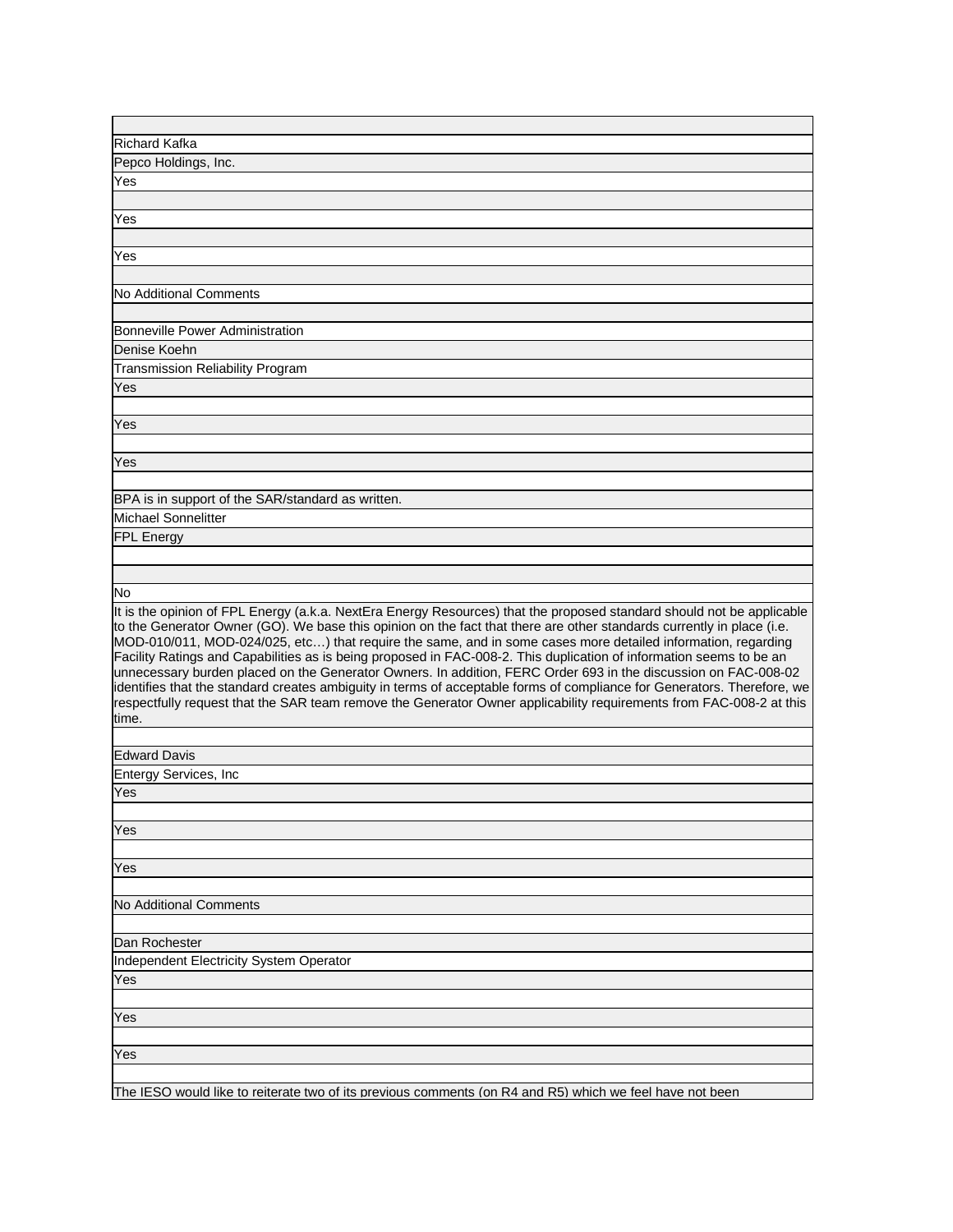satisfactorily addressed by the SDT. Our previous comments on R4: We do not think this rises to the level of a reliability standard. This is an administrative process. Further, the TO and the GO own their facilities and they provide these facilities for the GOP and TOP and other applicable entities to operate. The ratings they determine provide the upper bound that their facilities may be operated to, and hence should be decided totally at their own discretion. We do not believe other entities have the right to challenge the methods used or the level of the rating determined by the facility owners. Any such challenges, even applicable, should be addressed in the agreements among the owners and the users and outside of the reliability standard process. We suggest that this requirement be removed. The SDT's Response: The intent of R4 is to provide peer review. This is an important concept in ensuring the technical accuracy of the rating methodology. Peers are more likely to have detailed knowledge of methodologies than auditors – and finding errors or questionable practices before the use of an unsound methodology results in inappropriate ratings is better than the alternative – which is to discover incorrect ratings during a system disturbance IESO's view is that this response does not recognize that the decision authority rests solely with the facility owners (as so indicated by the SDT in its response to our comments on R5, as detailed below). Providing a response to comments on the rating is an administrative procedure that does not contribute to reliability whatsoever. We request the SDT to re-consider our comment and proposal to drop this requirement. Our previous comments on R5: R5 holds the facility owners responsible for determining the ratings for their solely and jointly owned facilities. The standard is silent on which methodology to use and how ratings of jointly owned facilities are determined. For example, there is no requirement on which method to choose among joint owners if their methods are different, and on using the more conservative of the two ratings where different. This needs to be provided. SDT's Response R5 – the Facility Owner needs to have the final say on how its Facilities are rated as this is an economically-based decision. This response does not address which facility owner, among the joint owners, has the final say. Further, while the rating itself may be a commerciallybased decision, the decision on which method to choose from among those provided by the joint owners to develop the final rating is not specified in the requirement, which can lead to confusing ratings to the users and operators of jointly own facilities and result in adverse impact on reliability. We urge the SDT to consider strengthening R5 to fill this void. Vlad Stanisic

OPG

No

REQUIREMENT R1 DOES NOT ADDRESS THE DIRECTIVES. Directive 1: (document underlying assumptions and methods used to determine normal and emergency facility ratings) - There is no requirement to document underlying assumptions - There is no mention of normal and emergency ratings Directive 2: (develop facility ratings consistent with industry standards developed through an open, transparent and validated process) - Only one sub-requirement refers to industry standards. Even that one does not specifically call for consistency with "industry standards developed through an open, transparent and validated process". R1 calls for methodology that must identify how all 5 subrequirements were "considered". This is ambiguous to start with since the sub-requirements are essentially mutually exclusive. There seems to be no correlation between R1 and directive (2)

No

The proposed SAR and the standard eliminate only one of the contentious requirements identified during previous stakeholders' reviews and do not take into account a number of other issues. One of the most contested, second only to R7, has been applicability of FAC008-02 to GOs. Further comments on this are provided in the question on applicability. Other issues include: - The requirements R1, R2 are burdened with a comprehensive set of subrequirements that tend to be confusing, mutually exclusive or superfluous. The distinction between facility and equipment ratings is blurred. It is not clear whether it is necessary to document methodologies for each major element of a generating facility (boiler, turbine, generator, auxiliaries). There is also ambiguity about the scope; R1 talks about generating unit Facilities, R2 about other solely and jointly owned Facilities? Main output transformers and other HV connection equipment of a generating station may be subject to R1 or R2, depending on the equipment location, etc. - The requirements R3, R4 relate to peer review of Facility Ratings Methodologies (not the actual facility ratings?). The need for these requirements has been questioned by the RCs, PCs, TOPs, TPs (represented through ISO/RTO Council). These entities, although given the right to review GOs and TOs facility ratings methodology, recognize futility of such an exercise. During previous comment periods, the Council acknowledged that facility ratings methodology and the ratings were up to GOs and TOs discretion and cannot be challenged by other entities. They pointed out that any disagreements with respect to the ratings should be addressed outside the NERCs reliability standards process.

No

THERE IS NO RELIABILITY NEED FOR FAC 008-02 TO BE APPLICABLE TO GENERATOR OWNERS: \* VARIOUS STANDARDS ALREADY ADDRESS CRITICAL ASPECTS OF GENERATION FACILITY RATINGS AND ARE SUFFICIENT FOR RELIABLE PLANNING AND OPERATION OF THE BES FAC 001 – Facility Connection Requirements FAC 002 – Coordination of Plans for New Facilities MOD 011 – Steady-state Data Requirements and Reporting Procedures MOD 024 – Verification of Generator Gross and Net Real Power Capability MOD 025 - Verification of Generator Gross and Net Reactive Power Capability TOP 002 – Normal Operations Planning These standards address connection and performance requirements, consistency of modeling data and reporting procedures, information exchange process for operations planning including notifications of short-term deratings, verification of generator capabilities. FAC 008-02 should not duplicate the above mentioned or any other applicable standards. Multiple standards should not exist in parallel to accomplish what would ultimately be the same end result. \* ENSURING THE QUALITY OF FACILITY RATINGS INFORMATION THROUGH VERIFICATION IS SUPERIOR TO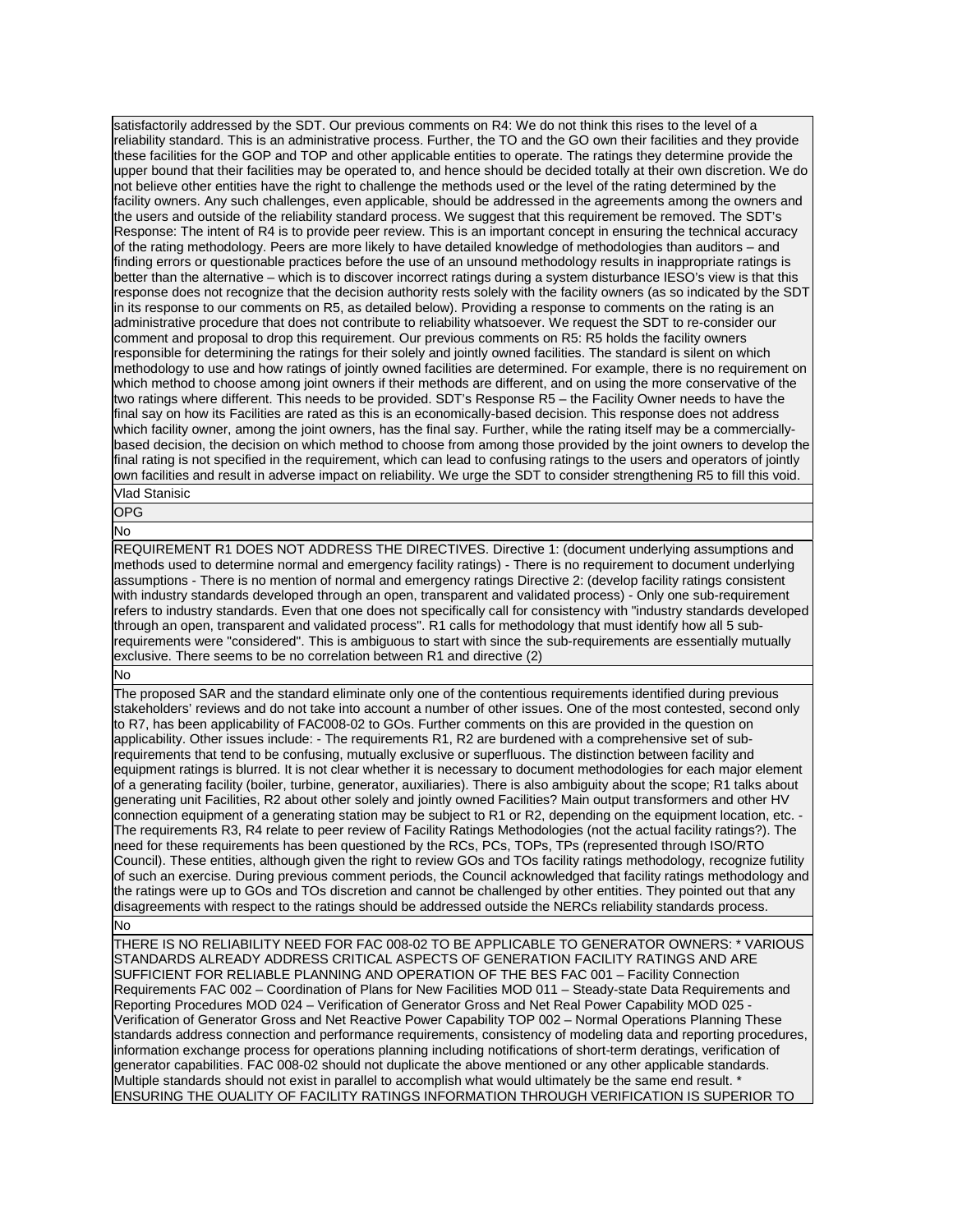DOCUMENTING THE FACILITY RATING METHODOLOGY AS REQUIRED BY FAC 008-02 The verification of the key generator ratings (MW, MX) as required by Standards MOD-024 & MOD-025 is by far more efficient and relevant to BES reliability than documenting the generating facility ratings methodology. As several entities noted during previous comment periods, documenting the methodology as per FAC-008-02, would be just an administrative nuisance with little substance. Worth noting is that FERC order 693 (March 2007) acknowledges the relevance of MOD-024, 025 and directs the ERO (ie FRSDT) to consider them during the standard's development process. \* FAC 008-02 WOULD NOT ADD VALUE TO THE CURRENT PRACTICES FOR DETERMINING GENERATOR FACILITY RATINGS Requiring generator owners to comply with the proposed FAC-008-02 will just expose the generators and auditors to additional compliance burden without any reliability benefit. The design of generating facilities and determination of Facility Ratings is a complex, yet mature, process involving coordinated effort of GOs, Equipment suppliers (vendors), Engineering and Consulting firms. It is in GOs ultimate interest to design their facilities such that applicable equipment warranties and life expectancy are not jeopardized. At the same time, the GOs have intrinsic goal to optimize utilization of their facilities within the given regulatory framework. All this influences the determination of Generating Facility Ratings. In practical terms, there is no point requesting the GOs to document these established processes and engineering practices, including the details, as required by FAC-008-02.

References related to major system disturbances, including the NERC's 2003 Blackout Report, do not indicate GENERATING Facility Rating Methodologies as a source of problems. On the other hand, NERC's 2003 Blackout report, recommendation 13c, talks about the need to evaluate TRANSMISSION facility rating methodologies and sharing of consistent ratings information. This was driven by cases where planners and operators from different areas used different ratings for the same facility (ie. HV transmission lines). This implies that the main focus of FAC 008-02 should be on major TRANSMISSION facilities.

NPCC RSC

Guy Zito

NPCC Regional Standards Committee

Yes

No

NPCC understands that this comment period is aimed specifically at the removal of requirement R7 from the failed ballot and we agree with this modification; however we have additional comments regarding the scope of this standard which are included as comments in response to Question 4.

Yes

Various existing standards already address critical aspects of Generation Facility ratings and are sufficient for the reliable planning and operation requirements of the BES. Included among these are: FAC001-Facility Connection Requirements FAC002-Coordination of Plans for New Facilities MOD011-Steady-state Data Requirements and Reporting Procedures MOD024-Verification of Generator Gross and Net Real Power Capability MOD025-Verification of Generator Gross and Net Reactive Power Capability TOP002-Normal Operations Planning These existing standards currently address connection and performance requirements, consistency of modeling data and reporting procedures, information exchange process for operations planning including notifications of short term de-ratings, and verification of generator facility capabilities. Standards should not exist in parallel and FAC-008-02 should not duplicate requirements as they pertain to generation facilities.

Roger Champagne

Hydro-Québec TransÉnergie (HQT)

Yes

Yes

Yes

Various existing standards address critical aspects of Generation Facility ratings and could be sufficient for the reliable planning and operation requirements of the BES. Included among these are: FAC001-Facility Connection Requirements FAC002-Coordination of Plans for New Facilities MOD011-Steady-state Data Requirements and Reporting Procedures MOD024-Verification of Generator Gross and Net Real Power Capability MOD025-Verification of Generator Gross and Net Reactive Power Capability TOP002-Normal Operations Planning These existing standards currently address connection and performance requirements, consistency of modeling data and reporting procedures, information exchange process for operations planning including notifications of short term de-ratings, and verification of generator facility capabilities. These standards and FAC-008-02 should be reviewed eventually to eliminate duplication of requirements.

Jason Shaver

American Transmission Company